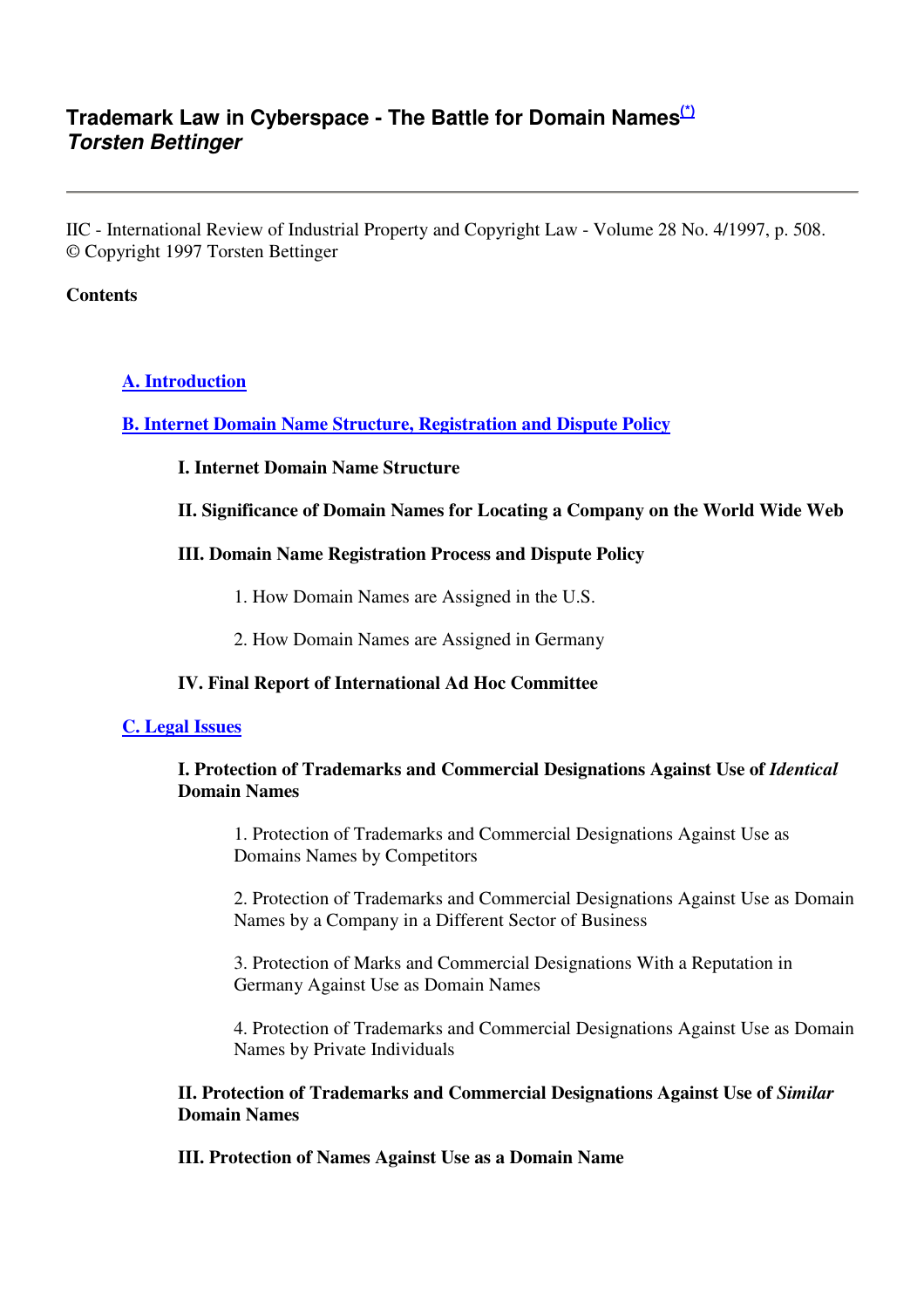#### **IV. International Conflicts**

#### **V. Intellectual Property Rights in Domain Names**

#### **VI. Outlook**

## **A. Introduction**

The rapid increase in the number of globally active Internet users, together with an abundance of multimedial application options and interactivity make the Internet an ideal marketplace and advertising location. In contrast to marketing directed at a passive audience with classic mass communication technology, the Internet user must actively call up the information available in the Internet himself. Therefore, a company intending to use the Internet as a global marketplace must inform its potential customers where it can be reached in cyberspace. In order to make it easier for an Internet user to find a homepage on the Internet, it is essential to choose a short Internet address that is easy to memorize. The most suitable address are those containing the trademark, firm name or other designation of the company itself.

In contrast to traditional business, where geographical distances or different trade sectors mean that it is possible to use identical trademarks without conflicts arising, in the global village of the Internet a domain name can only be assigned once due to its function as an address. Consequently, several companies desiring to register their trademarks or firm names on the Internet as domain names were informed that their own marks, firms or other designations were already being used on the Internet by another company or private individual. It is reported that Rolls Royce, Deutsche Bank, Toyota and the computer hardware manufacturer, Apple, were forced to abstain from registering their marks or firms as domain names for the meantime. "*Rolls-royce.de*," "*deutsche-bank.de*," "*toyota.de*" and "*epson.de*" had already been registered as domain names by other companies or private individuals. In the US, the "Candyland" trademark, entered in the US trademark register by the US-based Hasbro company which sells toys throughout the world, was registered as a domain name by a provider of a pornographic website. $\frac{(1)}{2}$ 

Marks that are used outside the Internet sphere without conflict arising suddenly cross swords in Cyberspace. The Deutsche Sportfernsehen and the Deutsch Slowenische Freundschaft disputed over the domain name "*dsf.de*."(2) The domain name "*heidelberg.de*" is claimed by both a computer company providing a website containing information on the city of Heidelberg and by the city of Heidelberg  $\frac{1}{1}$ itself. $\frac{(3)}{2}$ 

For trademark owners, the question is whether to accept the laws of a "digital Klondike," the principle of first-come, first-served, or whether and on what legal basis the desired domain name can be secured for one's own company.

The objective of the following article is to shed some light on the trademark law issues in connection with domain names. In order to facilitate legal analysis and evaluation, the technical and organizational principles of the domain name system are first outlined, followed by a summary of the proposed changes to the actual system proposed in the final report of the International Ad Hoc Committee.

The second part undertakes a survey of trademark issues connected with the registration and use of domain names. Taking the example of possible conflict situations, the question will be examined as to the legal measures that the owner of trademark rights has at his disposal under German trademark and competition law in order to enforce such rights in cyberspace.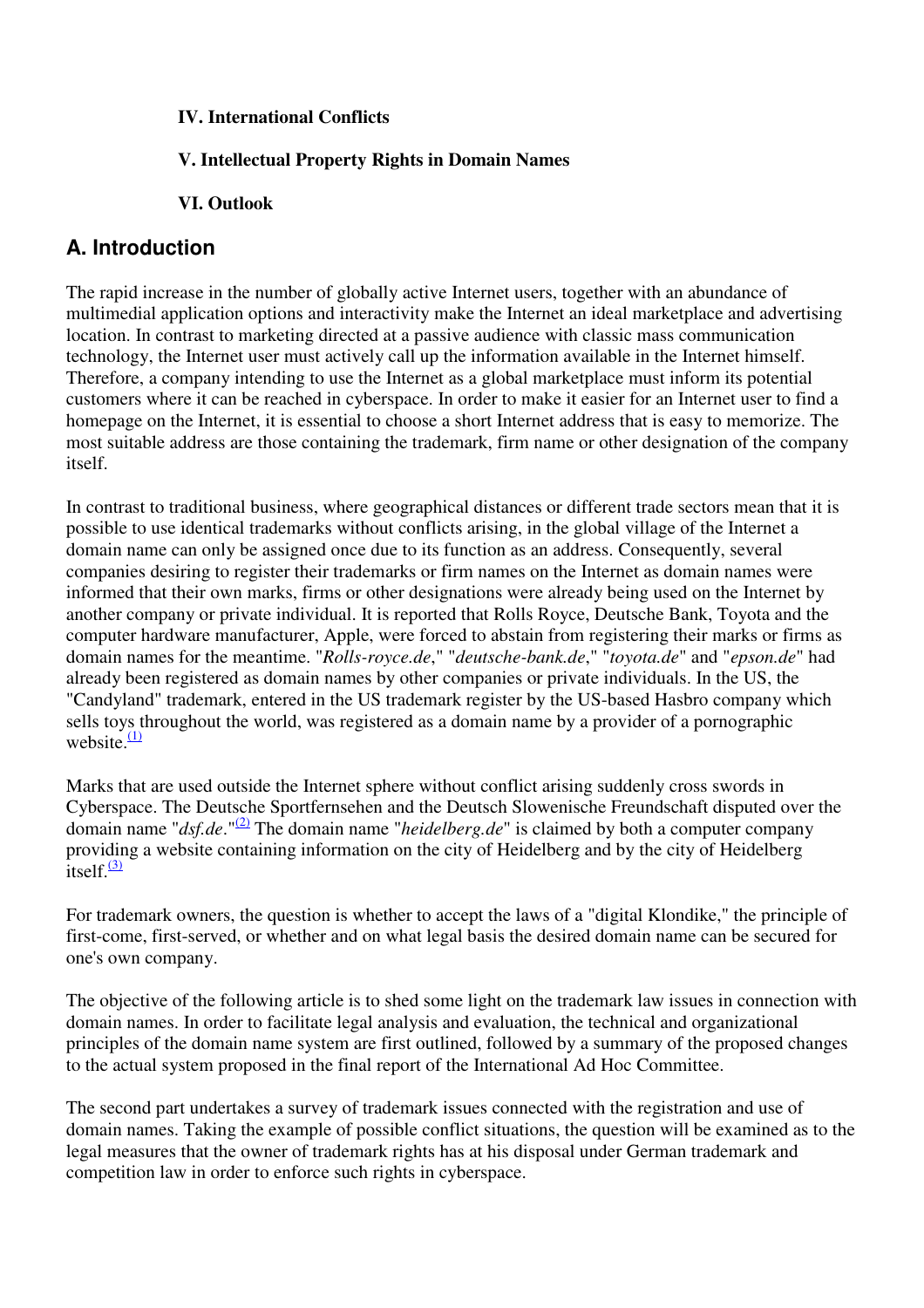The concluding remarks, based on the above-mentioned findings and discussion, present a number of necessary amendments to the existing domain name system for consideration.

# **B. Internet Domain Name Structure, Registration and Dispute Policy**

# **I. Internet Domain Name Structure**

The Internet is a network of thousands of independent networks, each network consisting of several million "host" computers. If communication between two computers is required, they must be able to identify one another. Therefore, Internet users desiring to establish a connection to another computer connected to the Internet require a fixed address in order to establish the connection with such computer and to access the services it provides. For the purpose of clear and unequivocal identification on a global basis on the Internet, each and every computer connected to the Internet has a numerical IP (Internet Protocol) address, such as the numbers 129.187.10.25. It rapidly became evident that, while the use of numerical addresses is an appropriate means of communication for computers, people prefer names to numbers. Thus a system was developed that assignes names to the computers connected to the Internet, in addition to IP addresses. The so-called "domain name system" (DNS) evolved, a global, unequivocal and logical naming system assigning to each and every computer connected to the Internet a hierarchically structured name.

Each individual domain name consists of several levels (domain levels), which are separated by full stops. For instance, in the name mercedes*.com,* daimler-benz is the second-level domain which can be chosen freely by the user. The abbreviation *.com* designates the top-level domain, which is an administrative unit with the purpose of dividing the name space into different categories and delegating it to different registration locations.

Under the current assignment system there are seven generic top-level domain names (TLDs). The TLDs *.gov* (now only agencies of the US Federal government), *.mil* (US military), and *.int* (for organizations established by international treaties) are reserved for US institutions. The other TLDs, *.com* (for commercial), *.edu* (for educational), *.net* (for computers of network providers), *.org* (miscellaneous organization), are available to all Internet users throughout the world. These are supplemented by the socalled two letter country code TLDs that are based on ISO-Norm 3166 (*e.g., .de* for Germany, *.fr* for France) and are processed by national registration offices. $\frac{(4)}{4}$ 

Whereas trademark law permits the use of the same mark by different companies, provided they do not operate in competing business fields and/or in the same geographic areas, due to its function as an address on the Internet a domain name can only be assigned once under one and the same TLD.

As a result, numerous companies have been prevented from using their trademark or business designation as a domain name if the mark was already registered in the *.com* or country code TLD. Therefore, in order to enable more companies to register their own marks as domain names, in future additional TLDs shall be created.

According to the final report presented by the International Ad Hoc Committee on February 14 of this year,<sup>(5)</sup> of which representatives of WIPO, the International Trademark Association (INTA) and the International Telecommunications Union (INTU) are members, seven additional generic TLDs (gTLDs) shall be created in addition to the existing ones. The newly defined gTLDs read as follows:

- *.firm* for businesses or firms;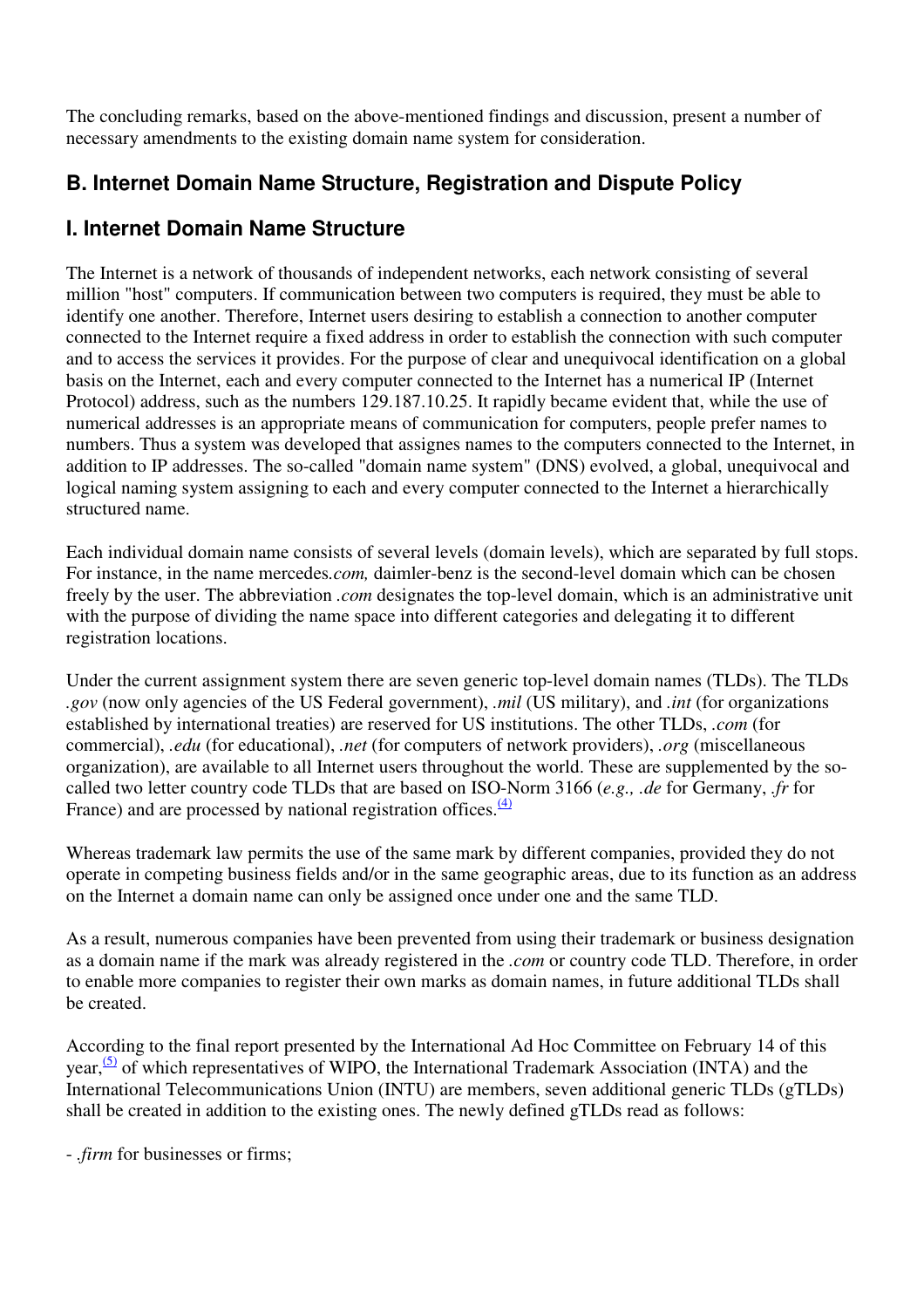- *.store* for businesses offering goods;
- *.web* for entities concentrating on activities related to the World Wide Web;
- *.arts* for entities emphasizing cultural and entertainment activities;
- *.rec* for entities emphasizing recreation/entertainment activities;
- *.info* for entities providing information services;
- *.nom* for those wishing individual or personal nomenclature.

The new gTLDs will not be country-related and will be processed through any of a number of registrars which will be located in many countries worldwide. $\frac{(6)}{6}$ 

## **II. Significance of Domain Names for Locating a Company on the World Wide Web**

It is not sufficient to enter the domain name alone into a computer in order to locate the website of a certain company. In order to locate an Internet site precisely, the computer must be informed of the format and directory in which the data file can be found. In the World Wide Web, which has become a quasi-standard for the presentation of information on the Internet, the precise description of a document takes place via an addressing schedule called Unified Resource Locator (URL). The URL specifies the exact format in which the desired information shall be called up and where, *i.e.,* in which directory it can be found within the World Wide Web. A typical URL might read: http://www.mercedes.de.<sup>(7)</sup>

If the Internet user only enters the protocol and the domain name, taking our example merely "*http://www.mercedes.de,"* then the Mercedes-Benz homepage will appear on the screen. Since URLs are generally structured according to the same schedule, it is easy to derive the URL address from the domain name and thus to address directly the homepage of a company or other institution on the World Wide Web. If a company succeeded in registering its own trademark or company name as its domain name, potential customers must merely enter the company name or trademark into their WWW browser, supplemented by *http://www,* and can call up the homepage of the relevant company. It is no longer necessary to conduct a protracted and frequently unsatisfactory search via the search engines available free of charge on the Internet in order to find the company.<sup>(8)</sup> The value of a mnemonic Internet address has therefore been compared with the popular alpha-numeric "1-800" telephone numbers in the US. Here companies, relying on their attractiveness in advertising and enhancement of their company image, attempt to obtain their own trademark, commercial designation or a generic designation as a combination of letters (e.g., 1-800-CAR-RENT), so as to encourage potential customers to make contact.<sup>(9)</sup>

# **III. Domain Name Registration Process and Dispute Policy**

Although the Internet does not have a supervisory organizational, financial or operational administrative body reponsible for the entire "net of networks," certain administrative tasks must be carried out on a centralized basis. One of the most important organizational tasks requiring global coordination is the administration of IP addresses and domain names. The Internet Assigned Numbers Authority (IANA) was entrusted with the task of assigning and coordinating unequivocal addresses (IP addresses) and domain names on the Internet by the Internet Society (ISOC) $(10)$  and the US Federal Network Council $(11)$  IANA delegated the practical administration of assignment and registration of domain names to so-called Network Information Centers (NICs). In this context, the assignment and registration of domain names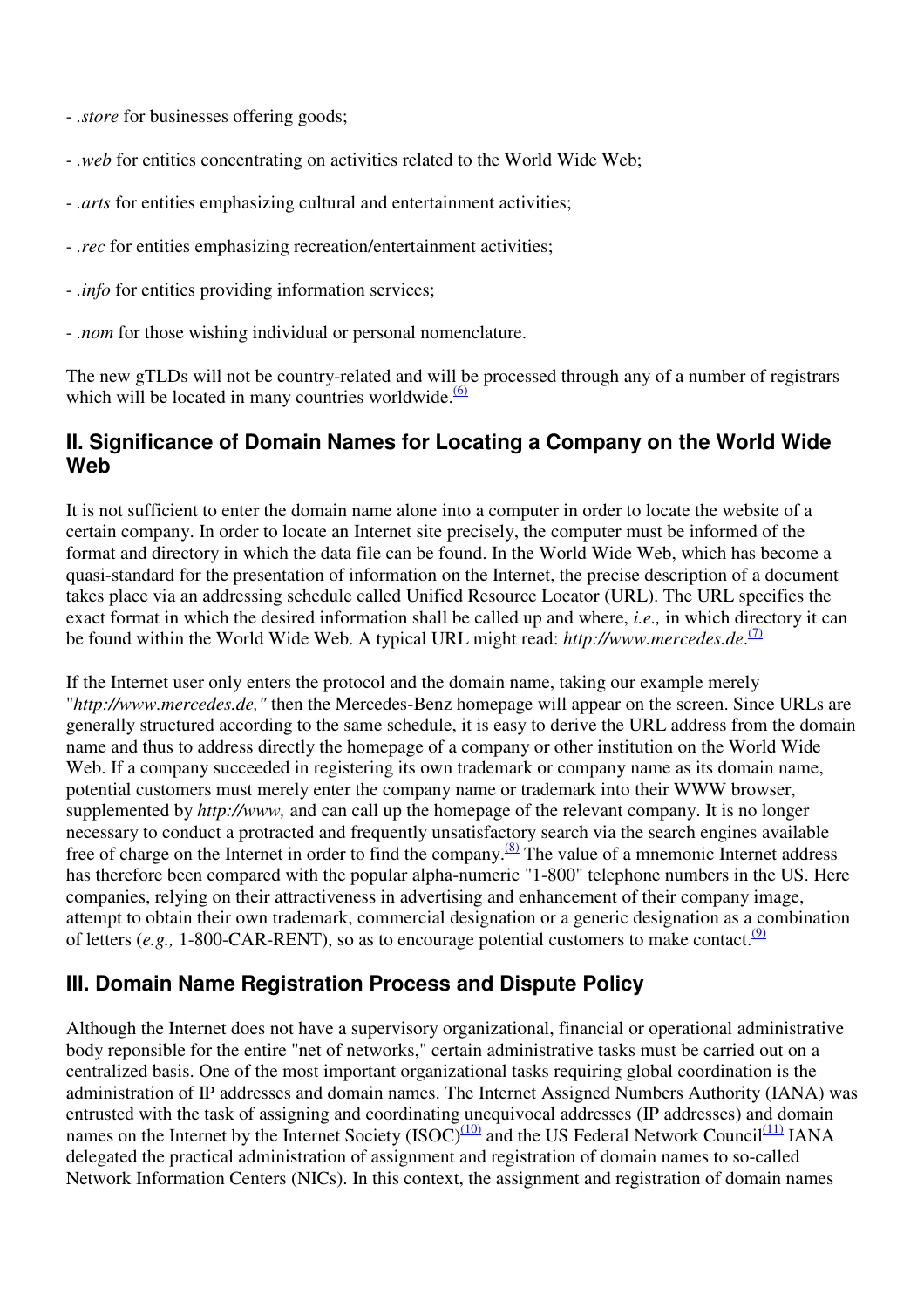below the generic TLDs is coordinated throughout the world by InterNIC, entrusted with this task in 1993 under an agreement concluded between the US government (represented by the National Science Foundation) and the companies General Atomic, AT&T and Network Solutions Inc. According to the agreement, the responsibility for the administration of the registration procedure currently lies with the private company Network Solutions, Inc. (NSI).

In Germany uniform assignment of domain names is ensured by the cooperative, "Deutsches Network Information Center" (IV-DENIC).<sup>(12)</sup> The members of this cooperative are 40 German Internet service providers and, as an advisory member, the German Interessen Gemeinschaft Internet e.V. (DIGI).<sup>(13)</sup>

#### *1. Domain Name Registration and Dispute Policy in the U.S.*

Originally, assignment of domain names was carried out free of charge, according to the first-come, firstserved principle. As long as the domain name did not have more than 24 letters and did not contain signs other than letters, numbers and hyphens, companies and private individuals were able to register any conceivable domain name without legitimation being necessary. Conflicts between domain names and trademark rights were not investigated. There was no obligation to use a registered domain name.

Gradually, numerous companies realized the economic value of domain names but discovered that their trademarks or firm names had already been registered by other companies or private individuals as domain names. Hence the first-come, first-served principle resulted in a number of trademark law disputes. $\frac{(14)}{(14)}$  When claims were filed against NSI for being an accessory to trademark infringement in the litigation between *Knowledgenet, Inc. v. D.L. Boone*, <sup>(15)</sup> NSI decided to amend its assignment practice. Effective November 23, 1995, NSI implemented its so-called "Domain Name Dispute Policy" guidelines $\frac{(16)}{(16)}$  (hereinafter: "Dispute Policy Guidelines"), specifying in detail the registration requirements and the procedure to be implemented in case of trademark conflicts. The Dispute Policy Guidelines were amended for the first time on September 9, 1996.<sup> $(17)$ </sup> All registrants are bound to the provisions of the Dispute Policy Guidelines, in the current and future versions (Sec. 1, Dispute Policy Guidelines).<sup>(18)</sup> In the Guidelines, NSI notes expressly that it has neither the resources nor the legal obligation to evaluate whether or not a domain name infringes the rights of a third party. In principle, nobody is prevented from registering a domain name identical or similar to another's trademark. However, according to the Dispute Policy Guidelines every registrant declares his or her intention to use the domain name regularly in the Internet and assures that he or she does not pursue an unlawful purpose by registering the domain name. In case of trademark law disputes, the applicant agrees to indemnify and hold harmless the organizations involved in the assignment procedure (Sec. 3).

For the first time, the Dispute Policy Guidelines contain provisions enabling the owner of a registered US or foreign trademark to base a kind of opposition procedure on an infringement of its mark vis-à-vis NSI, if the domain name is identical to the trademark. If the date of activation of the domain name by the registrant is after the date of the first use of the trademark, and if the registrant cannot rely on a registered trademark, then the disputed domain name is placed on "hold status" by NSI and may not be used by anybody until final clarification of the trademark conflict has taken place in court (Sec. 6c(3)). Contrary to the opposition procedure under Sec. 42, German Trademark Act, examination by NSI is limited to formal requirements of registration of the marks and to determination of the point in time when use commenced. It does not extend to the issue of whether the domain name is used for identical goods and services to those for which the mark is registered, or whether the use of the domain name entails a risk of confusion. As a result, the owner of a registered trademark can prevent a domain name being used until the dispute has been resolved in court, even if it has no right of prevention under trademark law provisions. $\frac{(19)}{2}$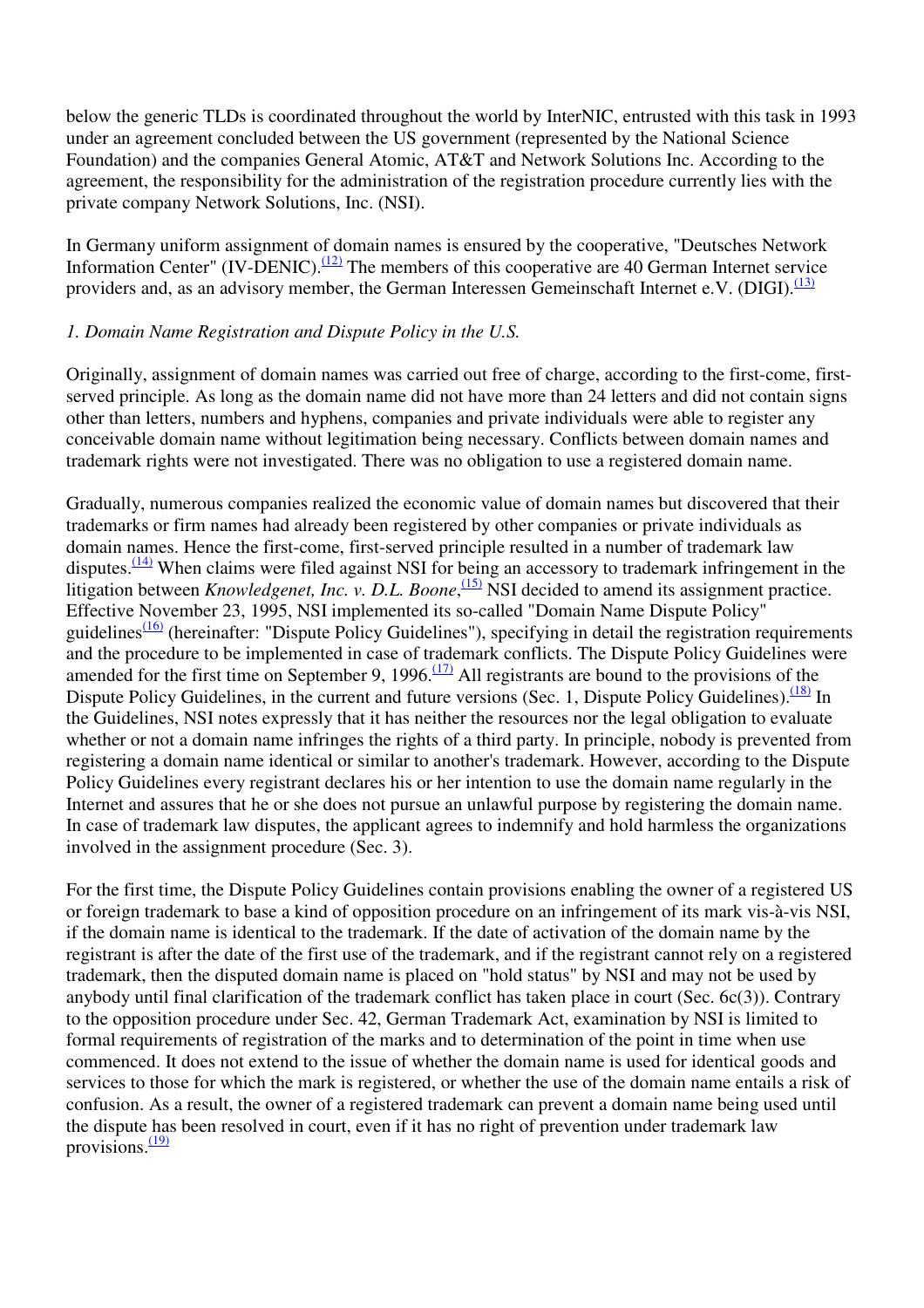This system of protection, the effects of which correspond to proceedings for a preliminary injunction, is highly questionable and should be taken into consideration before registration of a *.com* domain. On the basis of the Dispute Policy Guidelines, a domain owner who is unable to rely on his own trademark is forced to claim interlocutory protection in a US court against decisions of NSI, even if use of the domain name does not constitute a trademark infringement, in order to prevent the domain name being blocked temporarily by NSI. The regulation has been subject to severe criticism and has already given rise to a number of disputes in the US. $(20)$ 

#### *2. How Domain Names are Assigned in Germany*

DE-NIC, like Internic, rests on the premise that domain names will be allocated on a first come, first served basis, without investigating a possible collision with existing trademark rights.<sup>(21)</sup> Applicants are entitled to register various domain names which do not habe to be derived from the name of the company or individual and are not hindered from registering generic terms.<sup>(22)</sup>

Previously, registration was carried out without any reference to the intended use and without an obligation to use the domain name. Since February 1, 1997, it is no longer possible to reserve domains. According to the "Guidelines for application for a German Internet-Domain-Name,  $\frac{(23)}{23}$  the organization filing the application "is responsible in selecting the domain name for observing name rights." The registrant assures that rights of third parties are not infringed consciously by his or her application and agrees to resolve any conflicts that may arise with registered or protected names. The declaration does not contain a liability exemption clause to the benefit of DE-NIC and IV-DENIC. The Guideslines merely state that IV-DENIC cannot be made liable for "conflicts with respect to names."

In addition, an opposition procedure corresponding to the assignment guidelines of InterNIC does not currently exist. IV-DENIC merely reserves the right not to grant a domain name in cases of conflict.

# **IV. Final Report of the International Ad Hoc Committee**

The limited possibility of using one's own trademark or firm name as a domain name under the current domain name system and the phenomenon of domain grabbing mentioned above have engendered considerable unrest among trademark owners and proprietors of commercial designations. On October 22, 1996, the Internet Society announced the establishment of an International Ad Hoc Committee (IAHC) entrusted with the task of developing solutions to and amendments of the existing domain name system.<sup>(24)</sup> Members of the Committee include representatives of the Internet organizations ISOC, IANA,  $IAB$ ,  $\frac{(25)}{25}$  of WIPO, the International Telecommunications Union and the International Trademark Association (INTA). On February 4, 1997, the Committee released its final report on the planned amendments. According to the new system proposed, administration of the newly introduced  $TLDs^{(26)}$ shall no longer be carried out centrally, but by a number of new registries throughout the world. The original plan to limit the number of new registries to 28 throughout the world was recently dropped after consistent universal criticism by the Internet community, so that now anyone satisfying the qualification requirements may become a registrar. $(27)$ 

The IAHC plan further includes the establishment of a non-regulatory policy framework in the form of a Memorandum of Understanding (MoU) which both the public and private sectors are invited to sign. $\frac{(28)}{28}$ The MoU implements the final report of the International Ad Hoc Committee by creating a self-governing structure for the registration of second-level domain names under the new gTLDs. The self-governing structure includes a Policy Advisory Body (PAB),  $\frac{(29)}{2}$  a Policy Oversight Committee (POC) $\frac{(30)}{30}$  and a Council of Registrars (CORE). $\frac{(31)}{2}$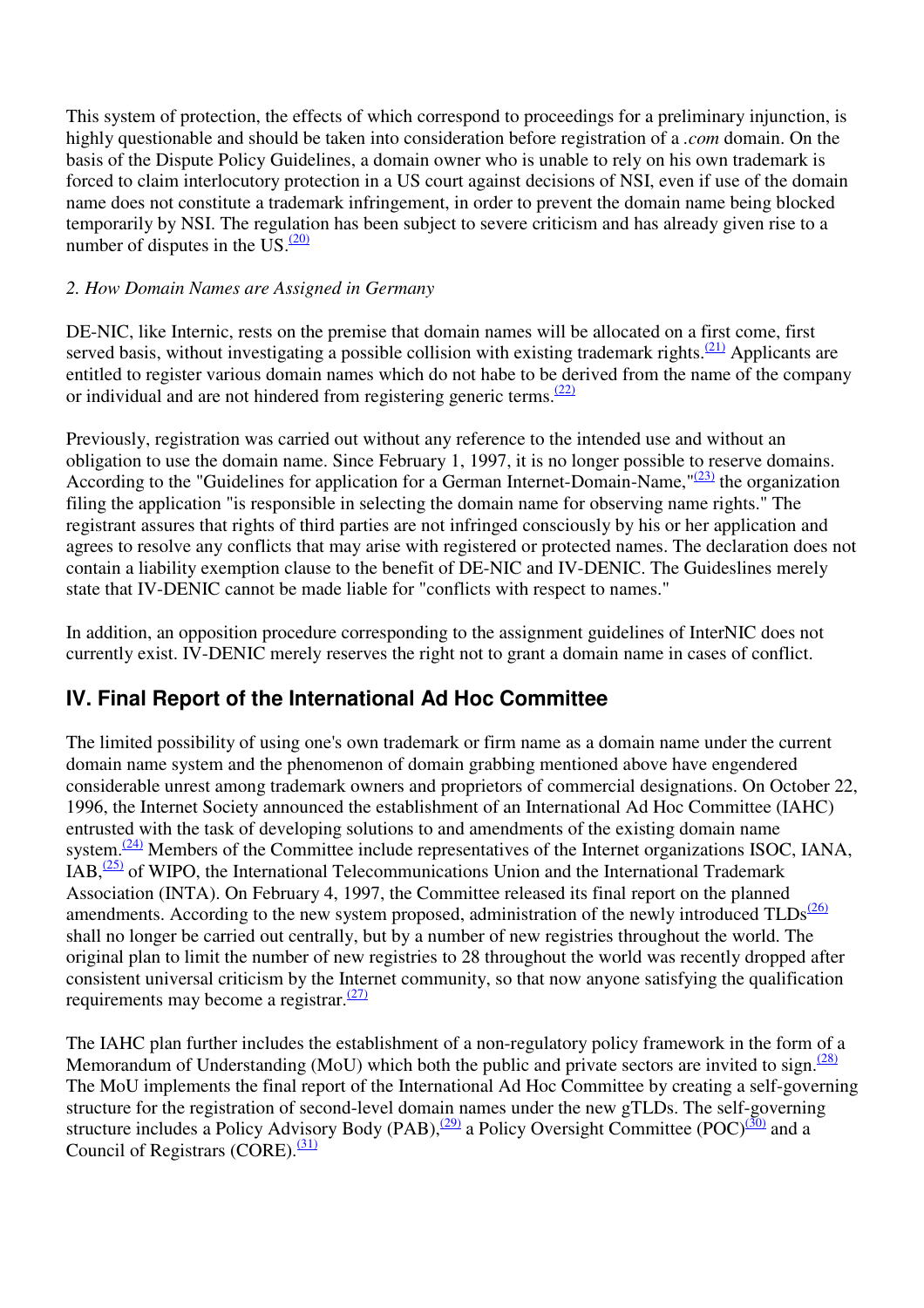Both the gTLD-MoU and the final report of IAHC provide for a system of settling disputes, including online mediation and expedited on-line arbitration with respect to intellectual property disputes involving Internet domain names registered under the CORE-gTLDs. According to Art. 8 of the gTLD-MoU, registrars shall include in their application forms for the assignment of SLDs a provision by which the applicant agrees that any dispute arising out of or relating to the application be submitted to on-line mediation in accordance with the WIPO mediation rules.<sup> $(32)$ </sup> If the controversy has not been settled pursuant to the mediation within 30 days of commencement of the mediation or if either party fails to participate in the mediation, the dispute shall, unless the applicant declines mandatory submission to arbitration, be referred to on-line arbitration in accordance with WIPO expedited arbitration rules. In the context of on-line mediation and the expedited on-line arbitration, national or regional law will be applicable, based on the choice-of-law provisions in the existing WIPO rules.

The gTLD-Mou further creates an administrative domain name challenge system for dealing with conflicts between intellectual property rights which are internationally recognized. This system involves the implementation of a stated policy by Administrative Domain Name Challenge Panels (ACPs). According to Sec. 2 of the gTLD-MoU, a policy shall be implemented that a SLD which is identical or closely similar to an alphanumeric string that is *deemed to be internationally known*, and for which intellectual property rights exist, may be held or used only by, or with the authorization of, the owner of such demonstrable intellectual property rights. $\frac{(33)}{2}$  However, it must be made clear that the establishment of ACPs does not result in the creation, either de facto or de jure, of an international law of trademarks and nor does the ACP constitute an international court or tribunal which supersedes the jurisdiction or authority of national or regional courts. In particular, the ACPs are not competent to interpret national or international treaty law concerning intellectual property rights. Rather they will interpret and implement a policy of the new registration system. The ACP would only have the authority to determine if a SLD is held in violation of the policy. $\frac{(34)}{2}$ 

# **C. Legal Issues**

The following section is devoted to the question to which extent the legal issues emerging in connection with domain names can be resolved on the basis of existing trademark and competition law. In Parts I and II, the question whether, and on what legal basis, companies can prevent use of their trademarks or commercial designations as domain names is discussed. Parts III-V deal with the protection of names being used as domain names (III), followed by considerations on solutions to international conflicts (IV) and on the legal categorization of domain names (V). Finally, proposals for possible reforms of the existing domain name system are put forward in Part VI.

## **I. Protection of Trademarks and Commercial Designations Against Use of Identical Domain Names**

This part focuses on conflict situations arising when a trademark or commercial designation is used in an *identical* manner as a domain name by someone other then the legal owner of the mark of designation. A unique characteristic of such a situation is that the trademark owner is precluded from registering its own trademark as a domain name under the same TLD.<sup>(35)</sup> The discussion is oriented to possible conflicting factual constellations, followed by a discussion of conflict situations in which the domain name and the trademark are merely *similar* and where there is no obstruction of the registration procedure.

#### *1. Protection of Trademarks and Commercial Designations Against Use as Domain Names by Competitors*

a) Domain Owner Cannot Rely on Its Own Trademark Right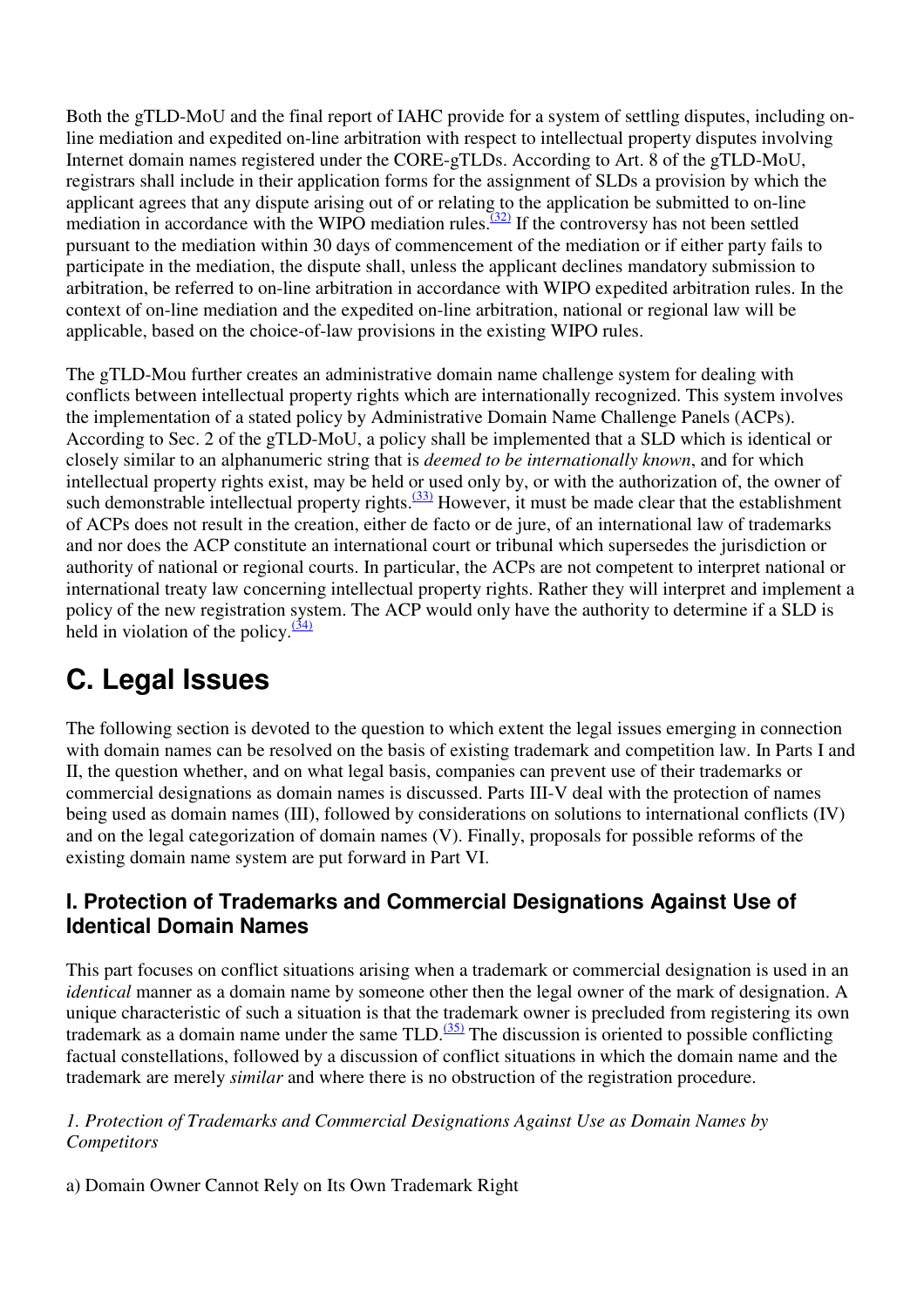A fundamental conflict between a trademark and a domain name arises where the claimant is the owner of a trademark or of a commercial designation that is used as a domain name by a competitor, without such competitor being able to rely on its own trademark right.

An example for such a conflict is the *Comp Examiner Inc. v. Juris Inc.* case pending at the District Court of California.<sup>(36)</sup> Comp Examiner Agency Inc. offers legal software and other services for the legal profession and had registered the domain name *juris.com.* After Comp Examiner had constructed a website under that domain name and had started offering its services via the Internet, an injunction suit was filed against it by Juris Inc., a company that owns the "Juris" registered trademark and is active in the same field. $\frac{(37)}{2}$ 

aa) Protection Under Trademark Law

#### (1) Use in Course of Trade

A claim to trademark protection on the basis of the German Trademark Act requires first of all that use of the disputed mark takes place in the course of trade and not only in the private sphere (Secs. 14(2), 15(2), German Trademark Act). Consequently, there is no scope at all for applying trademark law if a private individual registers a domain name in order to use it on a website devoted exclusively to private purposes.<sup>(38)</sup> If the domain owner is a company that employs the website for sales or advertising purposes, then there can be no doubt that the domain name is used in the course of trade.

(2) Domain Name Use as a Trademark

Under the former Trademark Act and the regulation laid down in Sec. 16, Act Against Unfair Competition, protection of a trademark or commercial designation was limited to protection against *use* as a trademark. These rules were amended fundamentally by the new Trademark Act which entered into force on January 1, 1995. In particular, the new Trademark Act altered the scope and limits of prohibitive trademark rights anchored in Secs. 14 *et seq.* and 20 *et seq.* of the Act. It is disputed whether Secs. 14 and 15 of the new Trademark Act grant claims against acts of use that do not constitute use in a trademark sense.

In the literature, despite the lack of an express reference in the Act, some authors still uphold the criterion of use in a trademark sense" with reference to the fact that, for example, Art. 5(1) and (2), EC Trademark Directive, and Art. 9(1), Community Trademark Regulation, prohibit the use of a mark.<sup> $(39)$ </sup> In the meantime, however, the large majority of authors rejects the requirement of use in a trademark sense as a criterion for establishing trademark infringement, referring to the wording of the provision, the changing objectives of trademark protection as laid down in the new Trademark Act, and an interpretation of the Act in conformance with the EC Directive. $\frac{(40)}{ }$  The German Federal Supreme Court has not yet voiced an opinion on this issue, so that generally speaking, one must assume that the legal issue is still undecided.

This issue cannot be debated in further detail within the context of this article. In order to prevent essential legal issues in relation to the use of domain names from being prematurely neglected due to the uncertain legal situation, the subsequent analysis proceeds from the assumption that under the new Trademark Act, in conformance with the previous legal situation, claims to injunctive relief under trademark law are still subject to the criterion of use in a trademark or service mark sense.

First, it is important to determine when the use of a domain name shall be understood as an act of use in the sense of Secs. 14 and 15, Trademark Act. Essentially, two possible forms of use of domain names must be distinguished.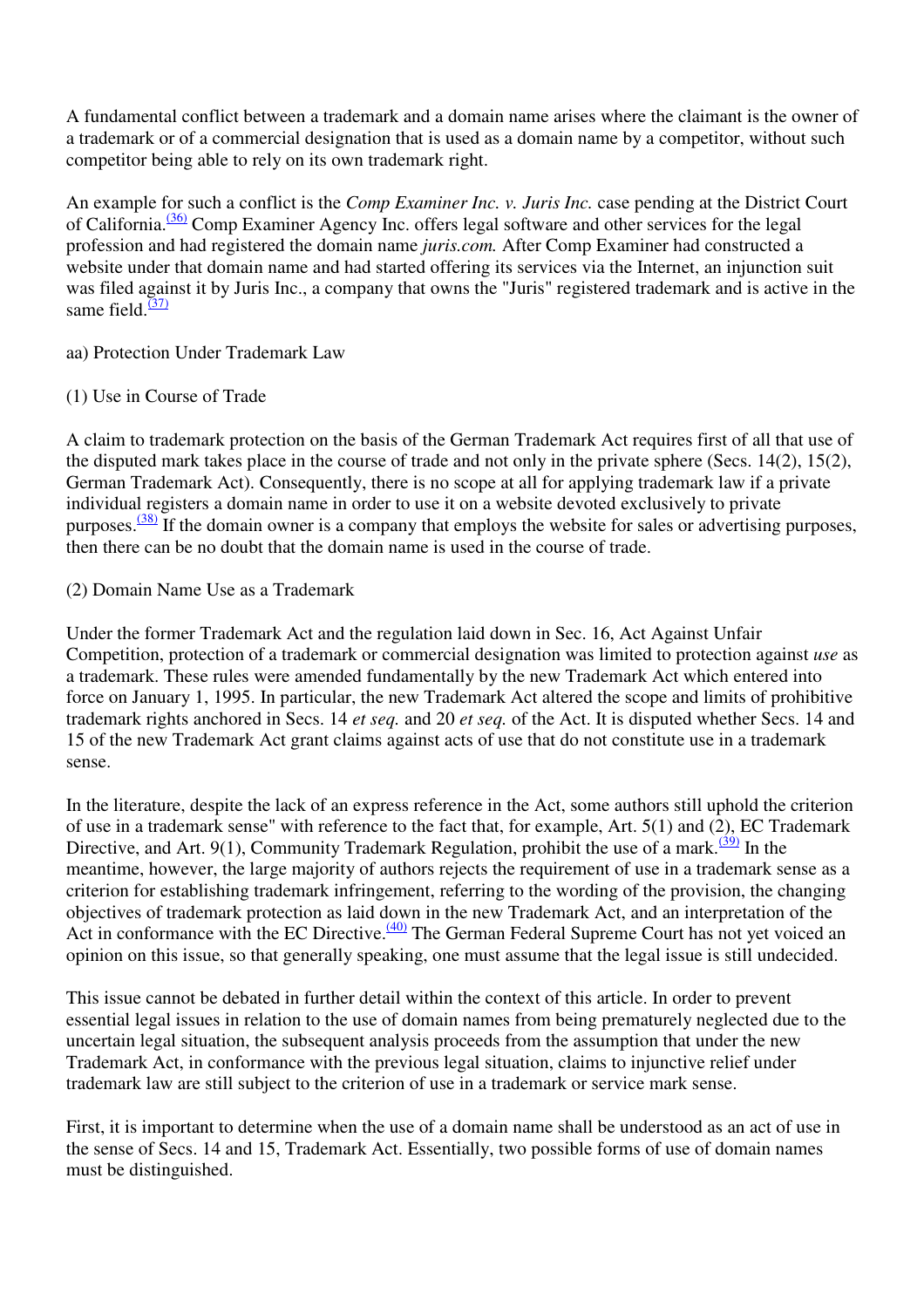*Use of Domain Name as Internet Address*: A particularly problematic issue regarding use as a trademark is the use of a domain name on the Internet merely as an address for locating an accessible homepage, but where the domain name is not visually emphasized as a trademark or service mark in or outside the Internet the Internet sphere. The domain name is just printed in small print on letterheads, business cards or in advertisements, with the essential purpose of enabling contact to be established on the Internet. In this respect, use of the domain name is comparable with the use of a telephone number or address, which does not generally amount to use in a trademark sense. Yet on the other hand, during this kind of use domain names are not only means of locating their users but also of identifying them. $\frac{(41)}{(41)}$  In contrast to the random sequence of digits in a telephone number, domain names are not random constellations of letters, but are chosen consciously by their users so that they relate back to the user's own company or commercial designation, or constitute another short and easily remembered term. Hence, domain names fulfill a two-fold function. They are addresses and marks at the same time.

It is possible to derive certain guidelines for the legal classification of such "hybrid relationships" from the case law on trademark protection of telephone call signs. In a decision handed down by the German Federal Supreme Court on December 18, 1985,  $\frac{(42)}{2}$  a manufacturer of office materials had first used the designation "Kores" as part of a company name, and subsequently as the call sign for its telex number. Within the scope of application of Sec. 16, Act Against Unfair Competition, the court had to decide whether the use of the telephone call sign "Kora d" by the company's competitor was likely to cause confusion with the pre-existing part of the company name "Kores." Without devoting its attention to the legal classification of telephone call signs, the Federal Supreme court held that the use of a confusingly similar telex call sign interferes with the pre-existing trademark rights of a third party if such use amounts to use in a trademark sense.

The Supreme Court emphasized that in the majority of cases telex call signs are related to commercial designations and are used and understood in the course of trade as being an abbreviated designation of the relevant company. In addition, the Court referred to the fact that telex call signs appear during telex transmissions and in official telex directories. Moreover, they are employed in general trade where it is common practice to print the telex number and telex call sign on business writing paper. Hence, one may draw the conclusion that a telex call sign using a firm's catchword may also be viewed as a reference to the company in the manner of a trademark.

If the telex call signs examined by the Supreme Court are compared with domain names, there is no doubt that the use of a domain name, even where it is not visually emphasized, may be understood as use as a trademark. Without distinguishing between a manner of use as a catchword and use without visual emphasis, the Court found it sufficient that such call signs appeared constantly, and, as a rule, related to the commercial designation of the company. This applies to domain names as well. Like telex call signs, domain names are derived from a company's trademark, firm or other commercial designation. They automatically appear on the computer screen when a page is accessed on the World Wide Web and, subsequently, in the result lists of the search undertaken via corresponding Internet directories or search engines. In addition, they are used in general trade, where it is common practice to print Internet addresses on business writing paper. Finally, and also similar to telex, a print-out of individual Web pages means that the domain name or the URL appears right at the top of each page. Taking these aspects into consideration and taking into account that domain names, to a greater extent than telex call signs, are directly involved in a company's trademark strategies, it is likely that trade circles will regard domain names, even those that are not emphasized visually, as being a reference to the business or as a distinctive company sign. $\frac{(43)}{2}$ 

*Emphasis of Domain Name as a Catchword*: If the mere use of a domain name as an address is viewed as use as a trademark, then the case is clear-cut where the domain name is emphasized as a catchword on the Internet on a homepage, or outside the Internet sphere on business letters, in advertisements, or, in the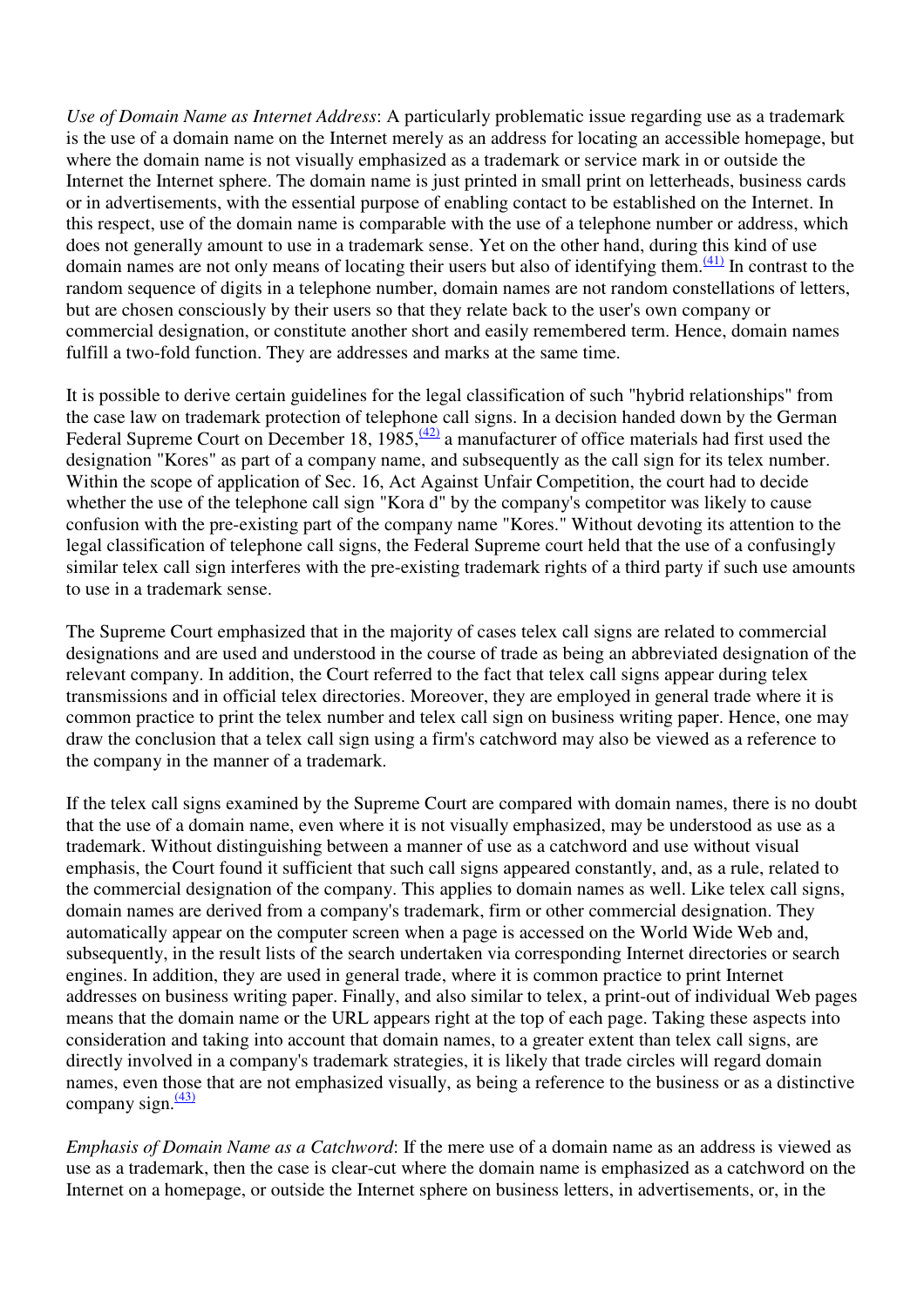US, on the goods themselves.  $\frac{(44)}{1}$  In such cases the trademark function of the domain name comes to the fore so definitely that it may be assumed that in the trade the domain name will be regarded not just as a technical address, but also as a trademark-like reference to the company. $\frac{(45)}{2}$ 

#### (3) Risk of Confusion

According to Sec. 14(2)(1), Trademark Act, the use of a sign that is identical with a trademark can be prohibited, if the goods and services offered under such a sign are identical with those for which the trademark is protected. In such cases protection of the trademark is absolute. Consequently, the use of an identical domain name can be prohibited directly by the trademark owner. In other cases*,* where the trademarks or goods and services are not identical or where the matter concerns protection of a commercial designation, Secs. 14(2)(2) and 15(2) of the Trademark Act apply. The pre-requisite for a claim to injunctive relief under trademark law in such cases is the existence of a risk of confusion with regard to the identity or similarity of the trademarks or commercial designations and with regard to the identity or similarity of the goods and services involved. In the factual situation examined here involving companies active in the same business and where the domain name and trademark are identical, there is a substantial risk of confusion. $\frac{(46)}{10}$  Internet users who attempt to establish contact with a company in the Internet by entering into their computers the URL derived from the company's trademark or commercial designation, and who thus land on the website of a competitor, will in many cases assume that there is an economic or administrative connection between the two companies, even if the identity of the competitor is clearly marked on the homepage. $\frac{(47)}{4}$ 

(4) Use of Name or Address in Course of Trade

It is possible that Sec. 23(1), Trademark Act, will result in a limitation of the claim to injunctive relief under trademark law to which a trademark owner is fundamentally entitled. According to this provision, the owner of a trademark or commercial designation is not entitled to prohibit third parties from using his name or *address*, provided such use is not contrary to accepted principles of morality". In cases where the domain owner, as in the above example cannot rely on its own trademark right, as a rule this issue will not be decisive. In any case, the provision only permits use of one's own address in conformance with accepted principles of morality. This prerequisite will not be met where the matter concerns a domain name that is identical with a competitor's trademark and was registered with the intent of creating confusion or a hindrance.

#### bb) Protection Under Competition Law

In addition to the application of trademark law and principles, the general clause of Sec. 1, Act Against Unfair Competition, can also be applied to domain name disputes. In applying unfair competition law, the focus is on the blocking or obstructive effect that the registration of a domain name has on a trademark owner's ability to use his mark as a domain name in the specific TLD. Use of a domain name identical to the trademark or commercial designation of a competitor, with the aim of attaining competitive advantages at the competitor's expense, constitutes unfair conduct contrary to honest practices, in the sense of Sec. 1, Act Against Unfair Competition.

b) Domain Owner Can Rely on Its Own Trademark Right

The issue is more complex where a domain owner is able to rely on its own trademark right. It concerns not only cases of identical names but also situations where two companies are in fact entitled to use the same trademarks or designations in the trade, on the basis of a competitive balance  $\frac{(48)}{3}$  or because the geographic scope of protection of the relevant trademark rights is restricted.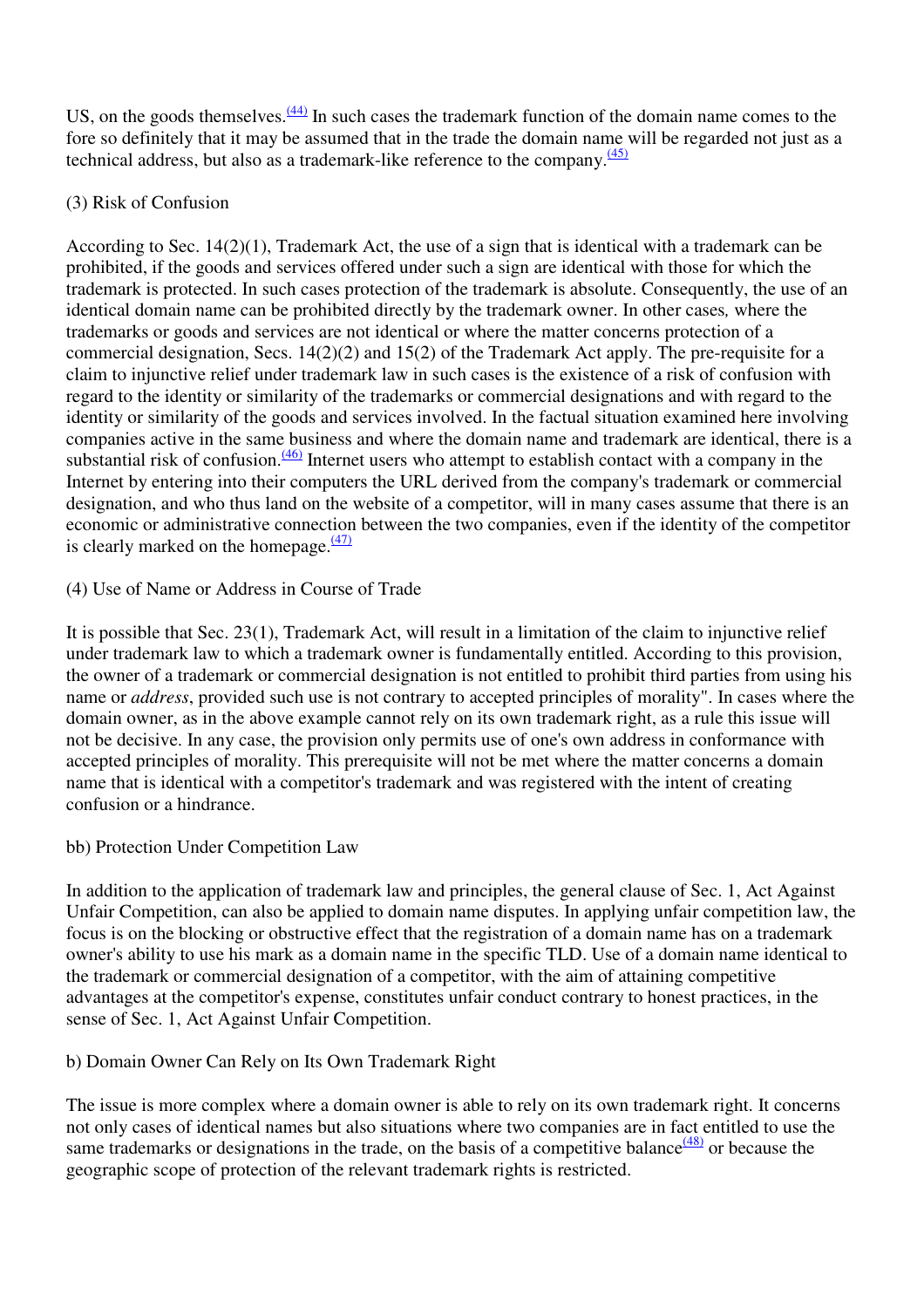The first question to be asked in such cases is whether the fundamental principles of trademark law, such as the priority principle or the obligation to avoid a risk of confusion, can contribute at all to resolving such conflicts. Inasfar as a solution were oriented to the principles set out in case law, as a rule the trademark owner or proprietor of the commercial designation having the most recent priority would be reasonably expected to reduce the risk of confusion by choosing a suffix, or to remove the risk of confusion altogether by selecting a mark that would not cause confusion. It is questionable whether assessment of such cases on the basis of the original priority would be just. The priority principle can only fulfill its function, namely to resolve conflicts between existing trademark rights, if the "prior right" is deemed to be the better right. Yet why should the person with the stronger advertising position outside the Internet sphere automatically win the skirmish for the "best address" in the Internet as well?

A preferable approach would be to qualify domain names as addresses in the sense of Sec. 23(1), Trademark Act, with the result that claims to injunctive relief could only be filed if the use of the domain name were contrary to acceptable principles of morality. It is true that application of this limitation appears to contradict the essential purpose of the provision, since domain names, other than ordinary addresses, are freely chosen and can therefore constitute a component part of a company's trademark strategies. However, the criterion of "accepted principles of morality" offers sufficient leeway in order to prevent abuse. The flexibility of the criterion of "use ... contrary to accepted principles of morality" might be more capable of taking into account the specific problems connected with the use of domain names. $\frac{(49)}{(49)}$ 

#### *2. Protection of Trademarks and Commercial Designations Against Use as a Domain Name by a Company in a Different Sector of Business*

Contrary to the situation in normal trade, on the Internet a trademark may collide with a domain name even though the respective owners are engaged in different sectors of the market. One example in this respect is the case currently pending at the District Court of Virginia, *Roadrunner Computer Systems v. Network Solutions Inc.*(50)

In 1994, Roadrunner Computer Systems decided to become active on the Internet and to register the domain name *roadrunner.com*, related to its own company name. When Warner Brothers discovered that the domain name *roadrunner.com* was occupied by Roadrunner Computer Systems, it turned to the NSI with reference to the "Roadrunner" trademark registered for its toys, *e.g.,* stuffed animals and Halloween costumes. It was successful in that the domain name was taken away from the computer company and, pursuant to Sec. 6 of the domain name Dispute Policy Guidelines, was placed on "hold" pending resolution of the dispute in court. NSI maintained this decision even after Roadrunner Computer Systems had registered of the "Roadrunner" mark in Tunisia(!).<sup>(51)</sup> Subsequently, the company filed suit requesting that NSI be obliged to re-instate the desired domain name.  $(52)$ 

Under German law, in such a case injunctive claims would not arise under the Trademark Act or under the general clause of Sec. 1, Act Against Unfair Competition, nor would any claim exist on the basis of trademark protection under tort law pursuant to Sec. 823(1), German Civil Code. Claims pursuant to Secs. 14(2)(2) and 15(2), Trademark Act, based on the registered mark or commercial designation, would fail in view of the fact that in the relevant cases the domain name was not used for goods identical or similar to those for which the trademark is protected. The same applies to claims of proprietors of commercial designations founded upon Sec. 15(2), Trademark Act, since as a rule a risk of confusion will not exist owing to the different sectors of trade in which the companies are active. $(53)$ 

In claims based on Sec. 1, Act Against Unfair Competition, difficulties would arise regarding the requirement of acting for the purpose of competition. The extension of the formal scope of application of Sec. 1, Act Against Unfair Competition, undertaken by the German Federal Supreme Court in the *Dimple* case,<sup>(54)</sup> can hardly be transferred to the situation described above, using the same argumentation. Even if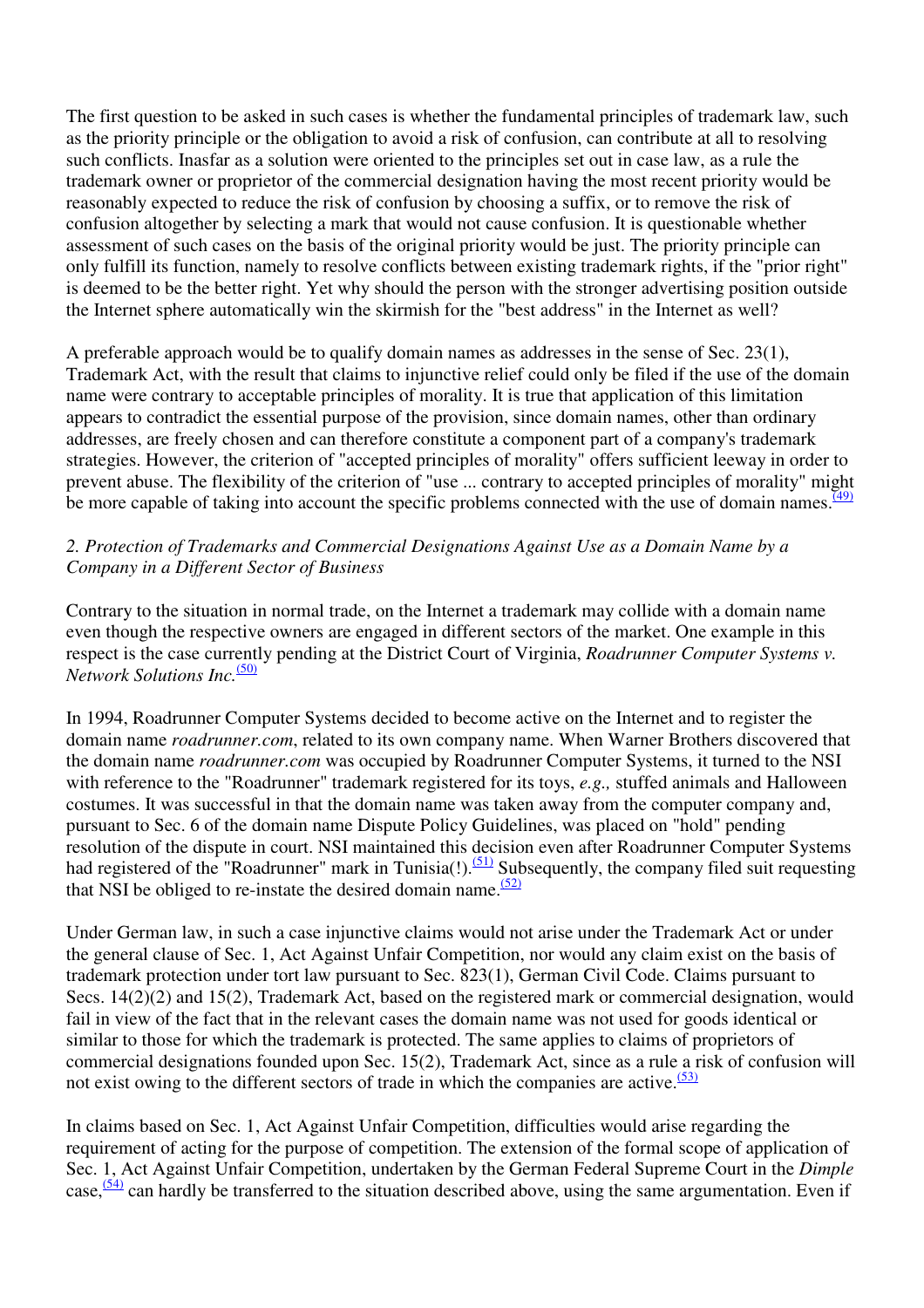one proceeded from a broad interpretation of the term "competitive relationship" or sought a solution to the conflict on the basis of tort law under Sec. 823(1), Civil Code, it is not possible to find points of attachment for establishing a breach of honest practices or for unlawful interference in an established commercial enterprise. If, as in the above-mentioned case the domain name owner is able to rely on its own trademark right, then the matter is clear. In disputes over the "best addresses" on the Internet, companies from different sectors of the market are equal, so that the company which first registered its mark as a domain name has priority. The principle of first-come, first-served remains valid.

Yet, even where a domain owner is not able to rely on its own trademark right, a suit filed by the trademark owner will not always be successful.<sup> $(55)$ </sup> It is true that registration of a domain name that is identical to the trademark of a company from another branch will entail an impairment of the trademark owner, because the trademark owner is obstructed from using its own mark as a domain name under the same TLD. However, this impairment does not necessarily ensue from dishonest motives but is rather a result of the existing domain name system in which one and the same domain name can only be assigned to one company, even where the branches of trade are different. Hence, in many cases the trademark owner will have no choice but to select another Internet address or to persuade the domain owner to let it have the registered domain name, possibly upon payment of a certain sum.

#### *3. Protection of Marks and Commercial Designations With a Reputation in Germany Against Use as Domain Names*

Frequently, well-known marks or commercial designations belonging to other companies are registered as domain names. On one hand these conflicts involve cases in which the use of the well-known trademark was deliberate and conscious so as to take advantage of the canalization effect of the Internet, as described above. On the other hand there are certain cases, as revealed by the following decision, in which the collision clearly did not result from abusive motives.

The IBM company wished to register the domain name *ibm.com*, but discovered that it had already been assigned to the "Integrated Bituminous Mining" company. The mining company had never used the "IBM" combination of letters in advertising or in the print media, but decided to register the abbreviation of its company name as a domain name because the complete name was unregistrable owing to the domain name limit of 24 letters.

In a legal evaluation a distinction must be made between use of the domain name as an address and emphasis of the domain name as a catchword.

a) Use of Domain Name as Internet Address

aa) Special Protection Under Secs. 14(2)(3) and 15(3), Trademark Act

Pursuant to Secs. 14(2)(3) and 15(3), Trademark Act, the owner of a trademark or commercial designation that has a reputation within Germany may prevent the use in the course of trade of a mark or commercial designation which is identical with or similar to its mark, even outside the area of similarity (of goods or services) and without a risk of confusion required, if such use takes unfair advantage of or is detrimental to the distinctive character or repute of the mark or commercial designation.<sup> $(56)$ </sup> This covers situations falling previously under the supplementary protection of trademarks under competition or tort law developed in German case law, such as exploitation of another's reputation (taking advantage of distinctive character and repute), impairment of repute and dilution of a trademark (impairment of distinctive character). This case law can provide a point of departure within the context of interpretation of the legislative provisions in accordance with EU Directives.<sup>(57)</sup>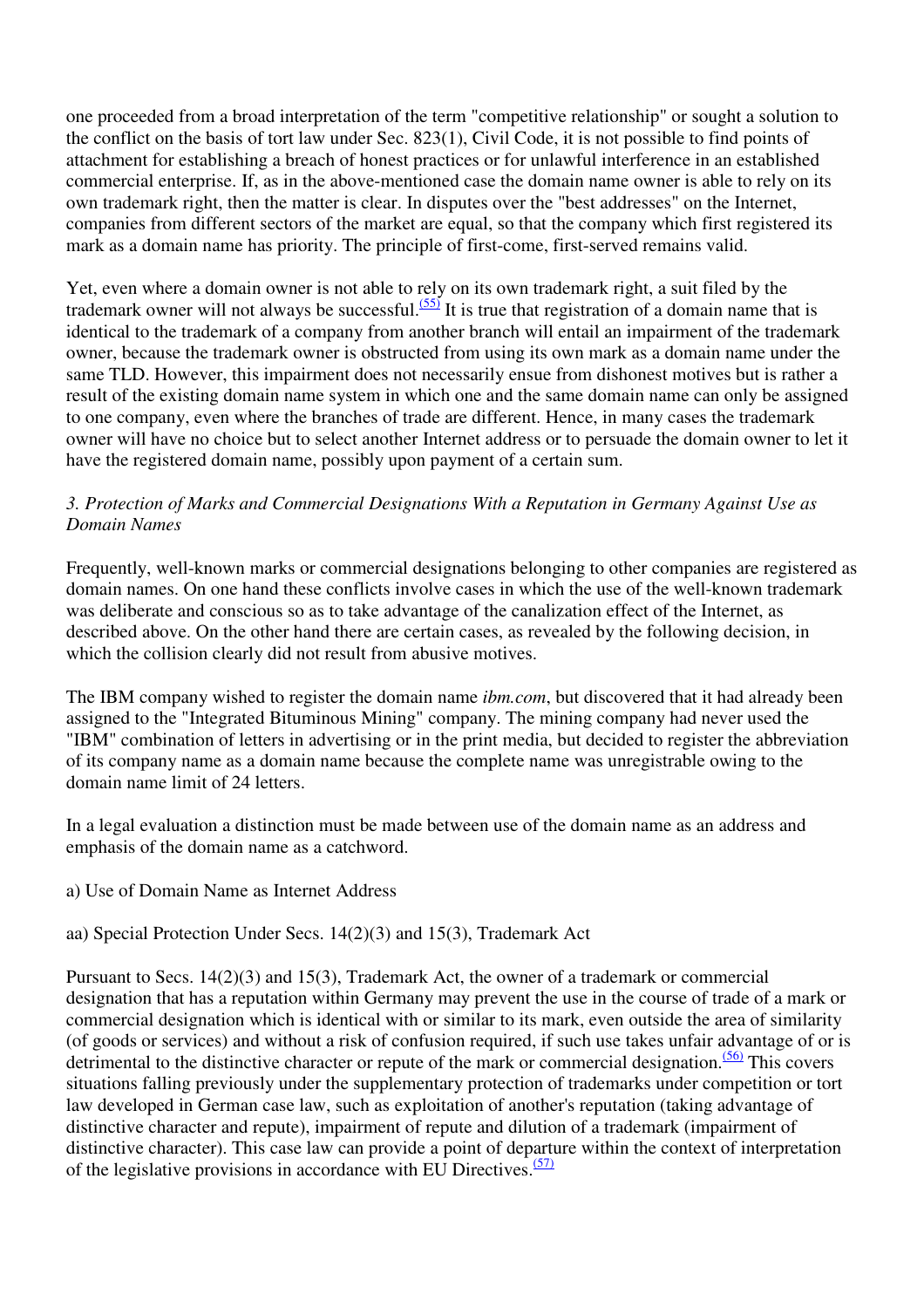Evidently, it is questionable whether use of a domain name as an address results in a reduction (dilution) of the advertising force of a well-known trademark. In accordance with the case law handed down by the Supreme Court in the *Camel Tours* case,<sup>(58)</sup> the provisions of the Trademark Act require a concrete threat to the advertising force of the mark with reputation, cursory affirmation of the impairment of a dominant position and advertising force will not suffice. Rather, it is necessary to take into consideration the relevant circumstances of each case with respect to the type and dimensions of the risk of impairment. $(59)$ Even if the appearance of the domain name in the URL input space of the Web Browser, at the top of a printed Web page or in letterheads awakens associations with the famous trademark, it is unlikely that such a fleeting association would constitute a legally relevant risk to the advertising value of the wellknown trademark.<sup>(60)</sup>

Similar difficulties will arise in granting special trademark protection against the exploitation of a mark's reputation. According to the case law handed down by the German Federal Supreme Court under Sec. 1, Act Against Unfair Competition, exploitation of another's reputation turns upon exploitation of the qualitative image or of an eye-catching or contrasting effect from which the good repute of the wellknown trademark derives.<sup>(61)</sup> It is unlikely that such requirements will exist where a domain name is used as an address. As discussed above, if the association with the well-known trademark ensues incidentally because the trademark function of the domain name remains in the background, then generally speaking such use will not amount to exploitation of the repute of the relevant trademark. Such use does not instrumentalize the eye-catching effect or qualitative image, *i.e*., the prestige, associated with the trademark. Rather, it plays on the expectation of directing the target group for well-known trademark products to one's own homepage. This form of "exploitation" of a well-known trademark as an address will more likely be actionable under principles of unfair competition than under the categories of exploitation of a trademark's repute. $\frac{(62)}{2}$ 

Finally, it should be noted that there are cases in which the domain name is used by a company whose goods or services threaten to cast a negative image on the well-known trademark. One example is the *Candyland* case mentioned at the beginning of this article,  $\frac{(63)}{2}$  in which a toy manufacturer's trademark was used as a domain name by a provider of a pornographic website. There is no doubt, similar to the disparagement of a mark in advertisements, that such use of a domain name can have a negative effect on the image of the relevant trademark owner. In this respect the issue is whether the principles developed in case law concerning the defamation of trademarks $\frac{(64)}{2}$  constitute a direct point of attachment, or whether the trademark owner's interest in protection in such cases would be better served by claims anchored in unfair competition and tort law.

#### bb) Protection Under Competition Law and Tort Law

Where there is no impairment of a trademark's distinctive character and advertising force, use of wellknown trademarks as domain names may be prevented on the basis of either competition law or - where a competitive relationship does not exist - tort law. A person who registers a well-known trademark or commercial designation as a domain name without having an apparent legitimate interest commits an act contrary to honest practices in the sense of Sec. 1, Act Against Unfair Competition, or impairs the business activities of the trademark owner in an unlawful manner, because such owner is unable to use his own trademark in the specific TLD. $(65)$ 

The courts will have more difficulty deciding cases in which the domain name is derived from the domain owner's own trademark or commercial designation or, as in the case cited, is related to the company's name. Although an economic impairment of the trademark owner does arise when the domain name is blocked at the relevent top-level domain, one cannot necessarily infer a breach of honest practices, provided that the domain owner was able to rely on a legitimate interest when choosing his domain name. Taking into account the surrounding circumstances of each individual case, a decision must be made as to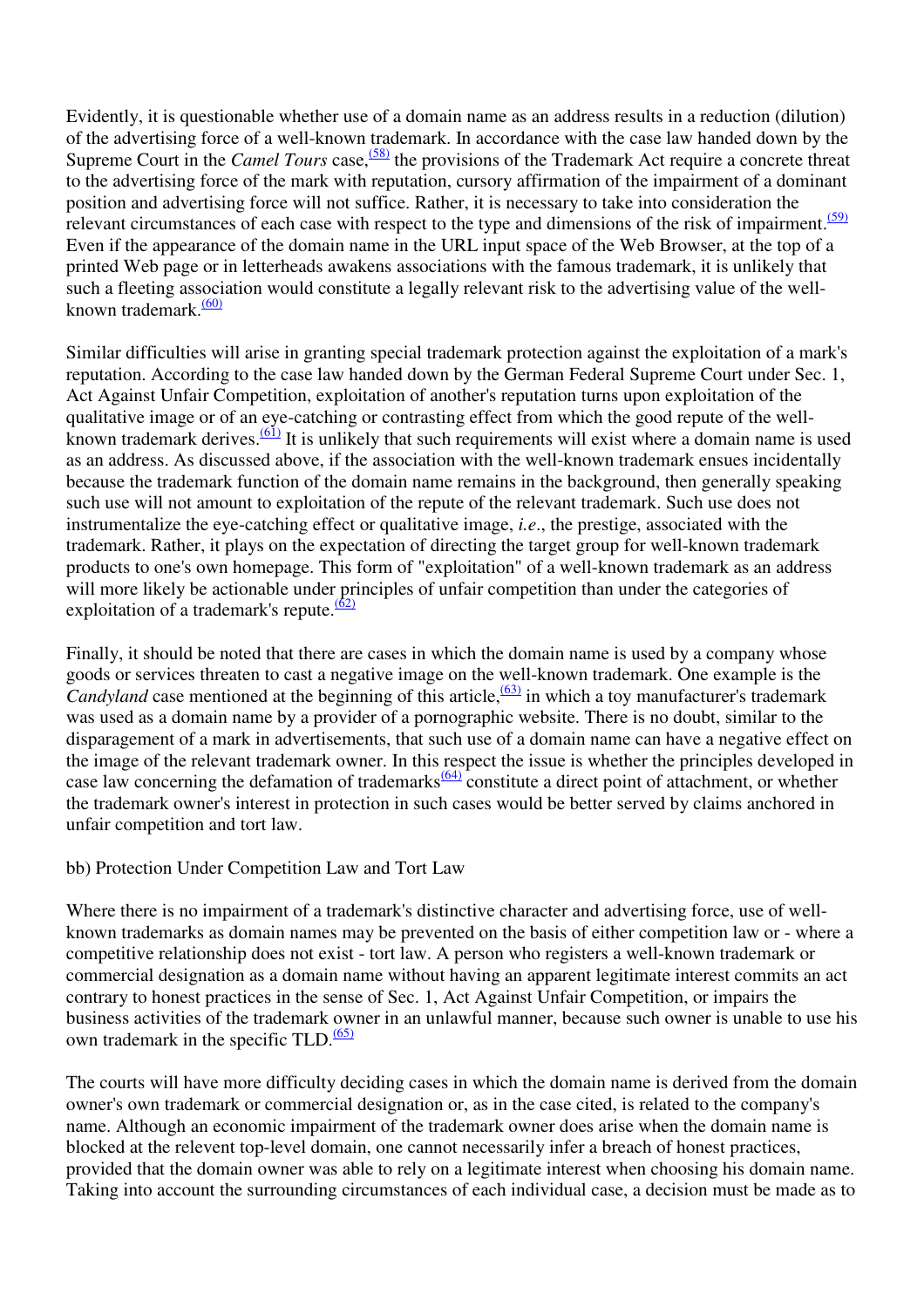whether the choice of the domain name was made with honest intentions and whether the user of the domain name may reasonably be expected to switch to a different domain name.

b) Emphasis of a Domain Name as a Catchword

The issue takes on new dimensions where a domain name functions not only as an address but is also emphasized as a catchword in the print media and in advertisements. Because the trademark function and not the address function of the domain name is instrumentalized here, depending on the circumstances of the case it may fall within the ambit of special trademark protection. In this respect, however, the matter no longer concerns specific questions of the use of domain names, but rather involves problems to be resolved according to ordinary trademark law categories.

4. Protection of Trademarks and Commercial Designations Against Use as Domain Names by Private Individuals

In contrast to the view of many Internet stakeholders, the idea that the Internet should be held separate from any field of national law was clearly rejected by the German courts.<sup>(66)</sup> Although there have been differences in the reasoning, all courts have recognized that trademark owners have a legitimate interest in preventing their trademarks or designations from being deliberately registered or reserved as domain names for the purpose of later selling it to the trademark owner.

In most cases courts did not go into detail when granting preliminary injunctions. Relying on either Secs. 14 and 15 of the German Trademark Act or Sec. 1 of the Act Against Unfair Competition, courts agreed that the mere reservation of a domain name in order to sell it back to some other party was sufficient to meet the "commercial use" requirement.

In determining the likelihood of confusion within the meaning of Secs. 14 and 15, Trademark Act, courts disregarded the fact that some of the defendants had not yet established an Internet website or operated in completely different lines of business. Rather, the courts stressed that the plaintiff's mark was truly unique and that Internet users trying to find the plaintiff's website by typing in a URL based on the plaintiff's trademark were likely to believe that there was a relationship between the parties.

The District Court of Düsseldorf went even further.In the *Epson* case concerning cybersquatter Paul Engelke, who had registered more than 100 domain names, the court found the defendant's mere reservation of the domain name, *epson.de*, to be commercial use, citing clear evidence that the defendant intended to resell the domain name. The court further held that even though there was no actual use of the domain name as a trademark, because Engelke had not used the domain name for e-mail or a Web page, there was a concrete threat that he would later do so. The court went on to say that to establish a likelihood of confusion it was irrelevant what kind of products or services were offered on the website. The products to be compared were the websites as such, regardless of the content of the website.

It is doubtful whether this argument is sound. It is a fundamental principle of trademark law that exactly the same mark may be used by several merchants for different goods and services as long as there is no confusion in the marketplace regarding the origin of such goods or services. If an Internet user types in *http://www.epson.de* in order to be sent to the website of a computer hardware manufacturer, he will easily recognize that he was at the wrong website if the accessed website is used to sell shoes or toothbrushes. Revising the trademark law by making it more primitive,such that one mark may be owned by only one entity to fit the limitations of Internet technology, is not a workable solution. The inadequacy of the argument is brought to full circle in the light of the IAHC proposal. The main reason for the establishment of new TLDs was to entitle owners of identical trademarks in different lines of business to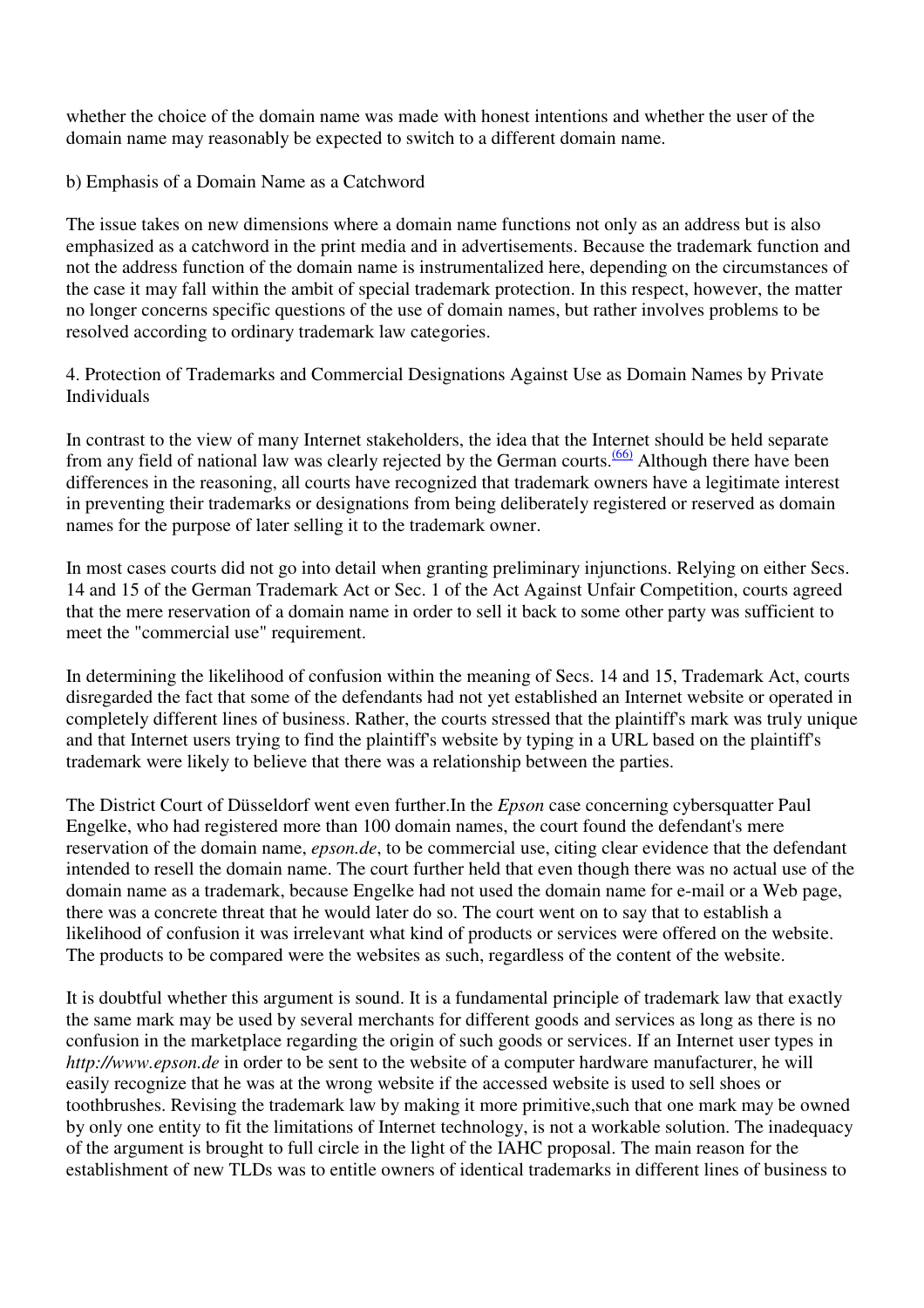advertise their goods or services via the Web under a domain name that corresponds to their trademarks. If the court's argument was sound, then even after establishing new TLDs, companies using identical marks outside the Internet would not be allowed to use their marks as domain names. They would still be stuck in the "one mark, many owners, one domain name" conundrum. $(67)$ 

The only safety net against trademark piracy might therefore be found in supplementary trademark protection under tort or unfair competition law. Deliberate registration of another's trademark as a domain name, with the intention of preventing the trademark owner from using his mark as an Internet address, amounts to unlawful interference in the commercial activities of the trademark owner's business enterprise in the sense of Sec. 823(1), German Civil Code, intentional unlawful damage in the sense of Sec. 826, German Civil Code, or an act contrary to honest practices within the meaning of Sec. 1, Act Against Unfair Competition.<sup>(68)</sup>

In contrast, it is difficult to prove an unlawful act in cases where the names are identical. $(69)$  Even where a company's interest in registering its company name as a domain name overrides the interest of a private individual in appearing on the Internet under his or her own domain name, this assessment will be difficult to arrive at under tort or unfair competition law. In the end, the conflict ensues from the existing domain name system which only allows one single domain name registration for private individuals and companies.<sup>(70)</sup>

### **II. Protection of Trademarks and Commercial Designations Against Use of Similar Domain Names**

The previous section dealt with cases in which the trademark or commercial designation was used in an identical manner as a domain name by a third party. In the following section, cases are discussed in which the domain names used were merely similar to already existing trademarks belonging to another company. $\frac{(71)}{2}$ 

Contrary to the situation where the domain name and trademark were identical - in which case application of the restriction anchored in Sec. 23(1), Trademark Act, failed in the face of the "honest practices" requirement if the domain owner was not able to rely on its own trademark right - as regards trademarks and domain names that are merely similar gives rise to the question whether the use of a domain name constitutes use of an address within the meaning of Sec. 23(1), Trademark Act. This means that claims to injunctive relief would only arise if the domain name were used in a manner contrary to accepted principles of morality. Applying Sec. 23(1), Trademark Act, to resolve this issue may be feasible in those cases in which the domain name is only used as an address, without being emphasized as a trademark or commercial designation at all. Since the trademark character of the domain name remains in the background and its function as an address is stressed, despite the above-mentioned differences vis-à-vis normal addresses it should probably be qualified as an address in the sense of Sec. 23(1), Trademark Act.

Otherwise, in view of these special characteristics of domain names, one should at least consider the standards according to which the risk of confusion should be assessed in such cases. $(72)$  In contrast to the situation in normal trade and commerce where trademark owners may take advantage of a broad spectrum of design options for their marks, in selecting a domain name under the assignment regulations currently in force, companies are severely restricted (maximum of 24 letters, no signs other than letters and hyphens). Furthermore, in view of the address function of domain names, there is an increased desire in trade and commerce to register short and catchy domain names. These specific aspects must be taken into account in assessing the risk of confusion. If domain names were subject to the same strict standards as are usually applied when assessing the visual and accoustic risk of confusion, then the small stock of suitable and easily remembered names on the Internet would be narrowed down considerably.<sup> $(73)$ </sup> If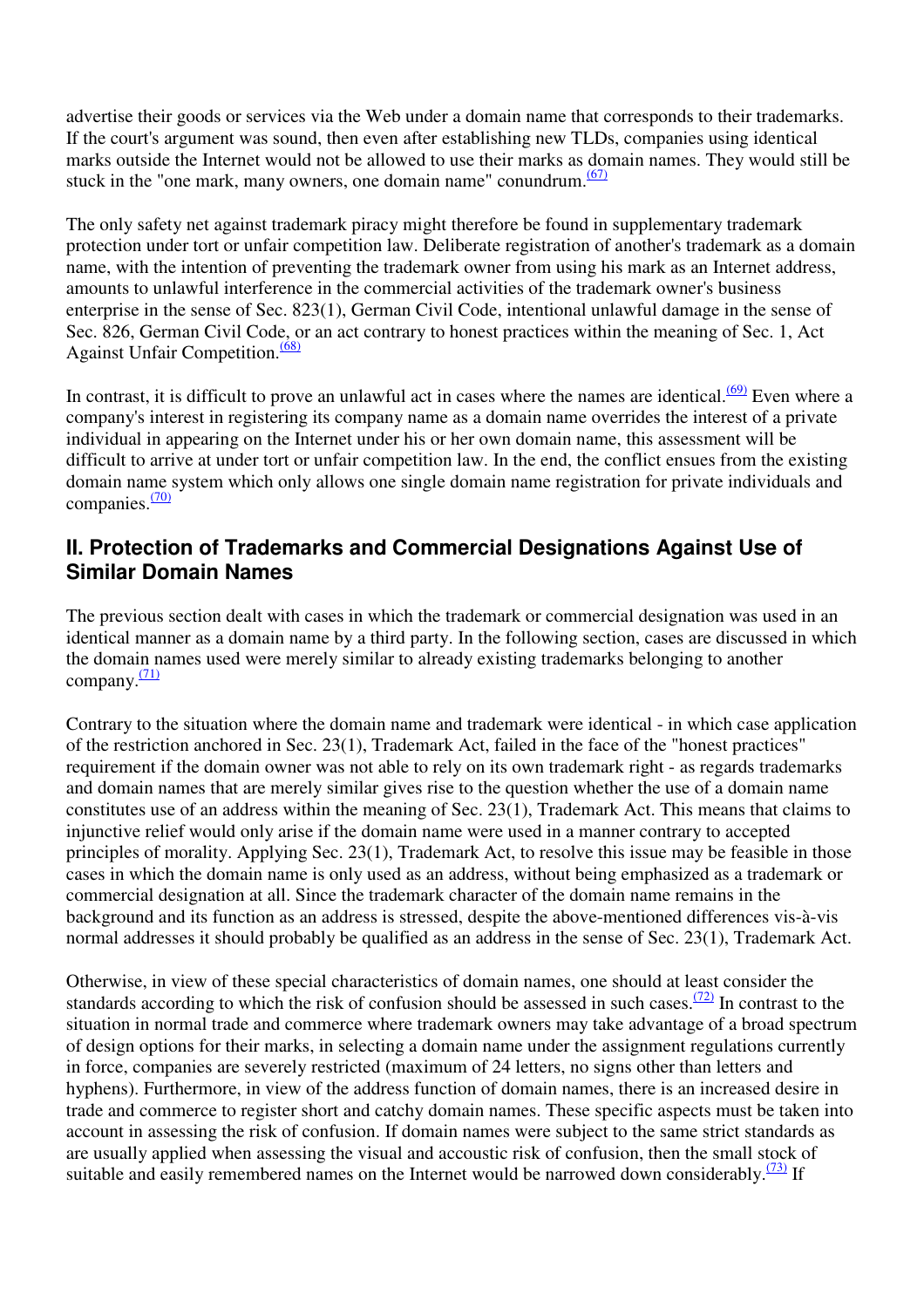domain names are not placed within the ambit of the limitation anchored in Sec. 23(1), Trademark Act, with respect to addresses, and if use of a domain name were only actionable under trademark law if it were contrary to accepted principles of morality, then trademark owners will be forced to accept overlapping names, or at least a stronger degree of similarity than is otherwise the case under trademark  $law.$  $\frac{(74)}{4}$ 

# **III. Protection of a Name Against Use as a Domain Name**

The first German decision devoted to the issue of domain names concerned protection of a name against use as a domain name. $\frac{(75)}{10}$  In proceedings for a preliminary injunction at the Mannheim District Court, the city of Heidelberg sought to enjoin a computer company from using the domain name "*heidelberg.de*," under which name it made available free of charge on the Internet a database containing information on the Rhein-Neckar region.

The district court held that the right of the city of Heidelberg to its name deriving from Sec. 12, German Civil Code, had been violated. The court assumed that there was a danger that Internet users would associate the domain name *heidelberg.de* with the city of Heidelberg. Such users would expect to obtain under the Internet address *heidelberg.de* not only information *on* but information *from* the city of Heidelberg. Thus the use of the domain name *heidelberg.de* by the computer company was likely to cause confusion in classifying the name. This holding supported a finding of unauthorized use of the name which violated interests of the city of Heidelberg that were deemed worthy of protection.<sup> $(76)$ </sup> The findings of the court correspond with the previous case law handed down on protection of names.

How would the district court have decided if the website had not contained information on the Rhein-Neckar region and the city of Heidelberg, but only on the computer company itself? The argumentation put forward by the district court indicates that confusion was affirmed primarily because the information provided on the homepage related to the city of Heidelberg. How would the court have decided in the more typical case in which the information provided on the website has absolutely no relation to the bearer of the relevant name?

According to the principles for the protection of names developed in case law, not every unauthorized reference to another person's or entity's name constitutes abuse. If the type of reference excludes any assumption that consumers will attribute the goods or services offered to the person or entity named, then the user of the name has not appropriated the repesentative value of the person named for his goods or services. Therefore, the judges at the Supreme Court did not view unauthorized use of a name as a violation of Sec. 12, German Civil Code, if the name was merely mentioned in advertisements. $(77)$ 

On the other hand, protection of a name does not only apply where the use of a name means that certain goods, achievements or institutions are considered to be those of the person named. It will suffice if a false impression is created that the person bearing the name had consented to its use, *e.g.,* on the basis of permission granted or under a licensing agreement.<sup>(78)</sup>

Proceeding from the above-mentioned principles, it is not possible to classify each and every use of another person's or entity's name as a domain name as unauthorized use in the sense of Sec. 12, German Civil Code, simply because the domain owner is not entitled to use the name. Protection of a name is dependent upon some kind of incorrect attribution of the name. It remains for the courts to assess when the use of another person's or entity's name as a domain name creates the impression of a connection with the person or entity bearing such name and when the general public will merely assume that the similarity is coincidental. In the case of well-known names, in particular names of towns or cities, as a rule coincidental identity cannot be assumed if the information available under the domain name does not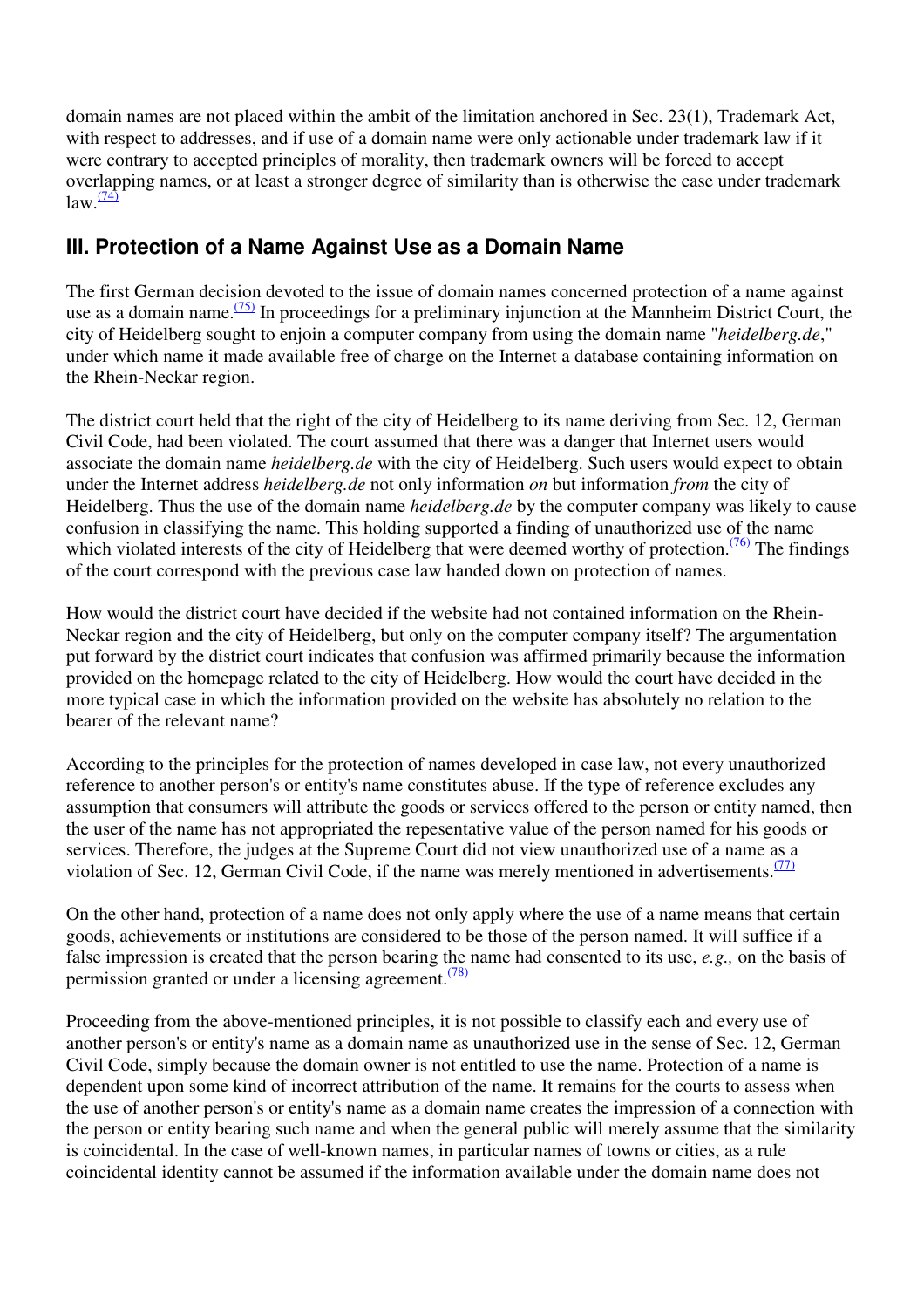indicate relations existing between the domain name and the bearer of the name. In this context the monopoly position attained by the domain owner by registering the name will create the impression that permission was granted to use the name. If, on the other hand, the issue involves a relatively unknown or infrequently used name, then one may assume that the impression of a connection between the domain owner and the trademark owner would only arise in exceptional cases.

# **IV. International Conflicts**

Conflicts involving foreign countries are particularly problematic due to the cross-border functions of the Internet. The following fictional example will outline the problem.

A software company in the US registers the name "Space-Net" as a trademark for its products. In Germany, a company active in the same branch also registers the "Space-Net" mark. Until now, the commercial activities of both companies have been restricted to their respective national territories. The US company then registers "*space-net.com*" as its domain name and uses it for a website advertising the computer software it manufactures. However, distribution of the programs remains limited to the domestic US market.

Can the German company prevent the US company from using the domain name *space-net* since the company would also appear on the Internet in Germany under that domain name? What are the legal consequences if the US company decides to distribute its software directly via the Internet to foreign Internet users?

The first question to be decided by a German court in this context concerns international jurisdiction. Subject to the application of international treaties, the question whether or not a German court has international jurisdiction is determined according to the rules on local jurisdiction and hence turns on the existence of local jurisdiction within Germany. In view of the fact that, as a rule, in disputes of this nature the infringing party does not have a registered office, a branch office, its domicile or property within Germany (Secs. 12, 13, 17, 20, 21, 23, Code of Civil Procedure), international jurisdiction depends upon whether the defendants actions amounted to a tortious act in the jurisdiction of the forum court (Sec. 32, Code of Civil Procedure).<sup>(79)</sup> This requires at least part of the act to have been committed within the forum.<sup>(80)</sup>

Certain points of attachment as to the prerequisites under which the use of a domain name constitutes an tort establishing international and local jurisdiction of a German court can be inferred from the case law handed down by the Supreme Court on international jurisdiction in connection with cross-border distribution of press items. In the case of torts committed in relation to items in the press, jurisdiction only exists where the newspaper or magazine is distributed in the course of regular trade or according to its purpose and not just coincidentally.<sup>(81)</sup> This limitation aims to exclude cases in which the press items accidentally arrive in an area in which the publisher or editor did not intend or calculate that dissemination might take place.

Similar considerations may apply in evaluating acts of distribution via the Internet. Even where the crossborder effect of the Internet is apparent to a company, a tort upon which jurisdiction may be founded within the meaning of Sec. 32, Code of Civil Procedure, may only be assumed where the domain name appears in accordance with its purpose, and not just for technical reasons, in a field in which the company is active in accordance with its financial objectives. $\frac{(82)}{2}$  An assumption to the contrary would lead to a totally unreasonable result in that a company active on a purely national or regional basis would be subject to suit in the courts of all those countries reached by the Internet, simply because the domain name it uses can be received in all these countries.  $(83)$  Therefore, returning to the above example, if the US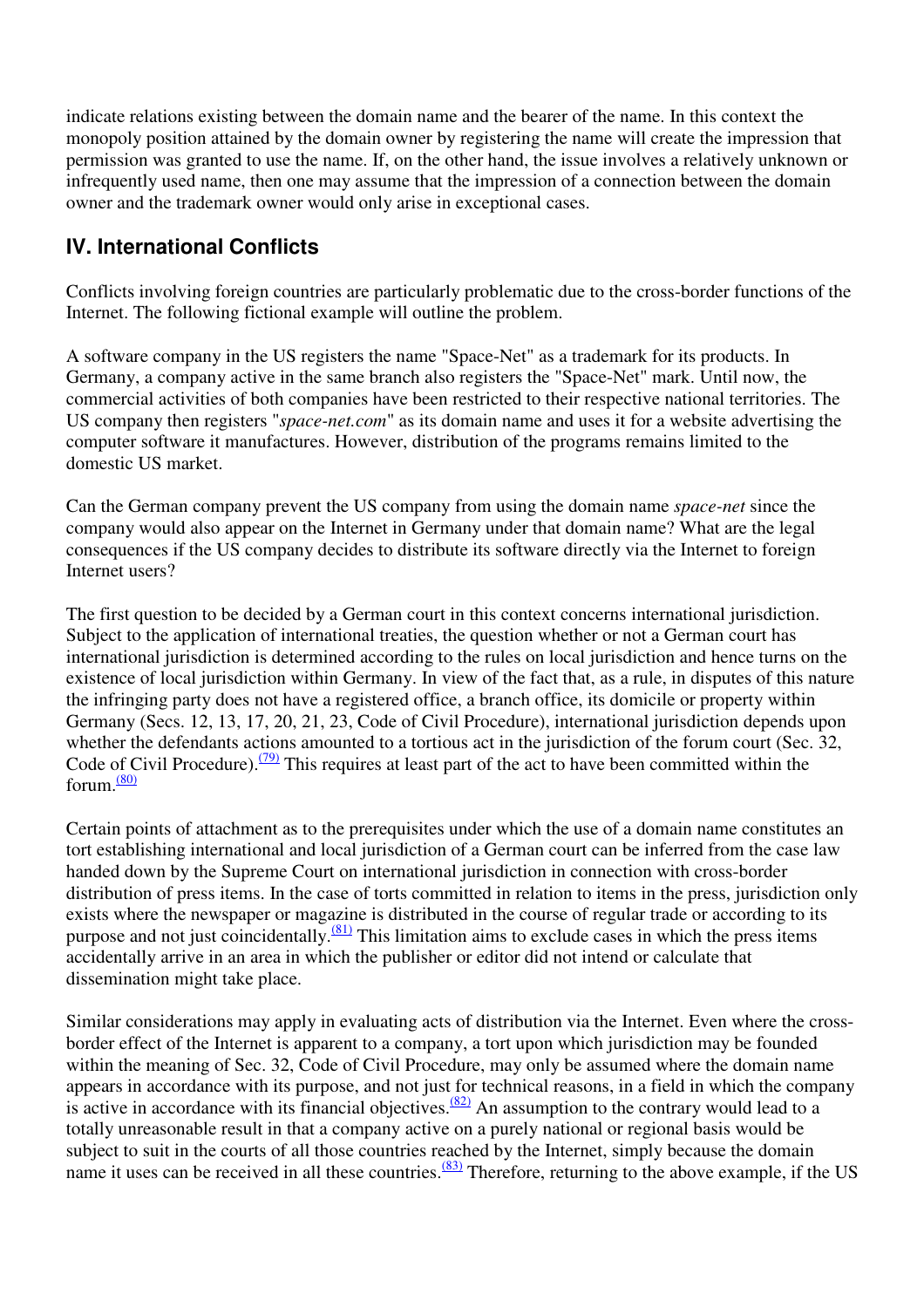company continues to limit its commercial activities to the territory of the US, then there is no tort justifying the jurisdiction of a German court in the sense of Sec. 32, Code of Civil Procedure.

If the action were filed in a court having international jurisdiction (in our example a US court located at the place where the defendant has its registered office), and if German law were applicable according to the principle of the country of protection" (Schutzlandprinzip), $\frac{(84)}{100}$  then on the basis of substantative law such acts of use would not give rise to claims to injunctive relief either. $\frac{(85)}{2}$ Claims under competition law will fail in such cases in view of the fact that competitive trade does not take place within the territory of Germany where the commercial activities of the company remain restricted to domestic consumers, despite the website being accessible throughout the world. This corresponds to the principle that, as a rule, unfair competition takes place only where a conflict arises regarding the competitive interests of the parties involved, since the interest in preventing unfair competition is only affected at the intersection of a conflict between competitive interests.<sup>(86)</sup> The same applies with respect to claims under trademark law. The fact that a domain name identical or similar to another's trademark can be perceived within the territory of Germany does not automatically support a finding of use of the trademark or commercial designation if the goods or services offered by the owner are not available on the German market. According to German law, in a conflict of interest under trademark or competition law, a conflict will only come into question if the foreign company uses the domain name in a manner indicating that it intends to expand its commercial activities onto the German market.

However, the case is different where a foreign company uses the Internet in order to embark on commercial activities in Germany. A company that extends its commercial activities to foreign markets via the Internet must reasonably expect to be sued for trademark infringement under the national law of such location at the venue the offense was committed. In such cases international jurisdiction according to Sec. 32, Code of Civil Procedure, and evaluation of the case according to the provisions of German law will not be questioned.

In such a situation difficulties may arise regarding the scope of an injunction order. It appears doubtful whether a national court would have authority to prohibit use of a domain name on the basis of injunctive claims founded on trademark or competition law. An injunction against the continued use of the domain name as an Internet address would mean that the name could no longer be used anywhere in the world as an Internet address, even though there was no infringement of the trademark in the other states in which the Internet can be accessed. Such an injunction would overstep the jurisdiction of a national court. Therefore, a German court will not be able to issue an unlimited prohibition on using the domain name, but will merely be able to enjoin the domain owner from offering to German Internet users the goods and services proffered at the website. Such an injunction could be enforced by the domain owner blocking access to the website for German consumers (*e.g*., by rendering access dependent upon a password being entered) or by a corresponding reference on the homepage, stating clearly that commercial activities do not take place in Germany and that the goods and services offered cannot be acquired by German Internet users. $\frac{(87)}{8}$ 

# **V. Intellectual Property Rights in Domain Names**

The case constellations discussed so far concerned the extent to which registration and use of domain names constitutes an infringement of trademark rights belonging to another person or entity. The legal qualification of domain names was insignificant in solving these cases, because the trademark owner was able to take action against infringements on the basis of his pre-existing trademark rights. Yet the legal qualification becomes crucial where a company registers a domain name which does not correspond to an existing trademark or commercial designation but which is fictitious or freely invented.<sup> $(88)$ </sup> Such cases are relatively common. It is true that the majority of companies are interested in registering the trademarks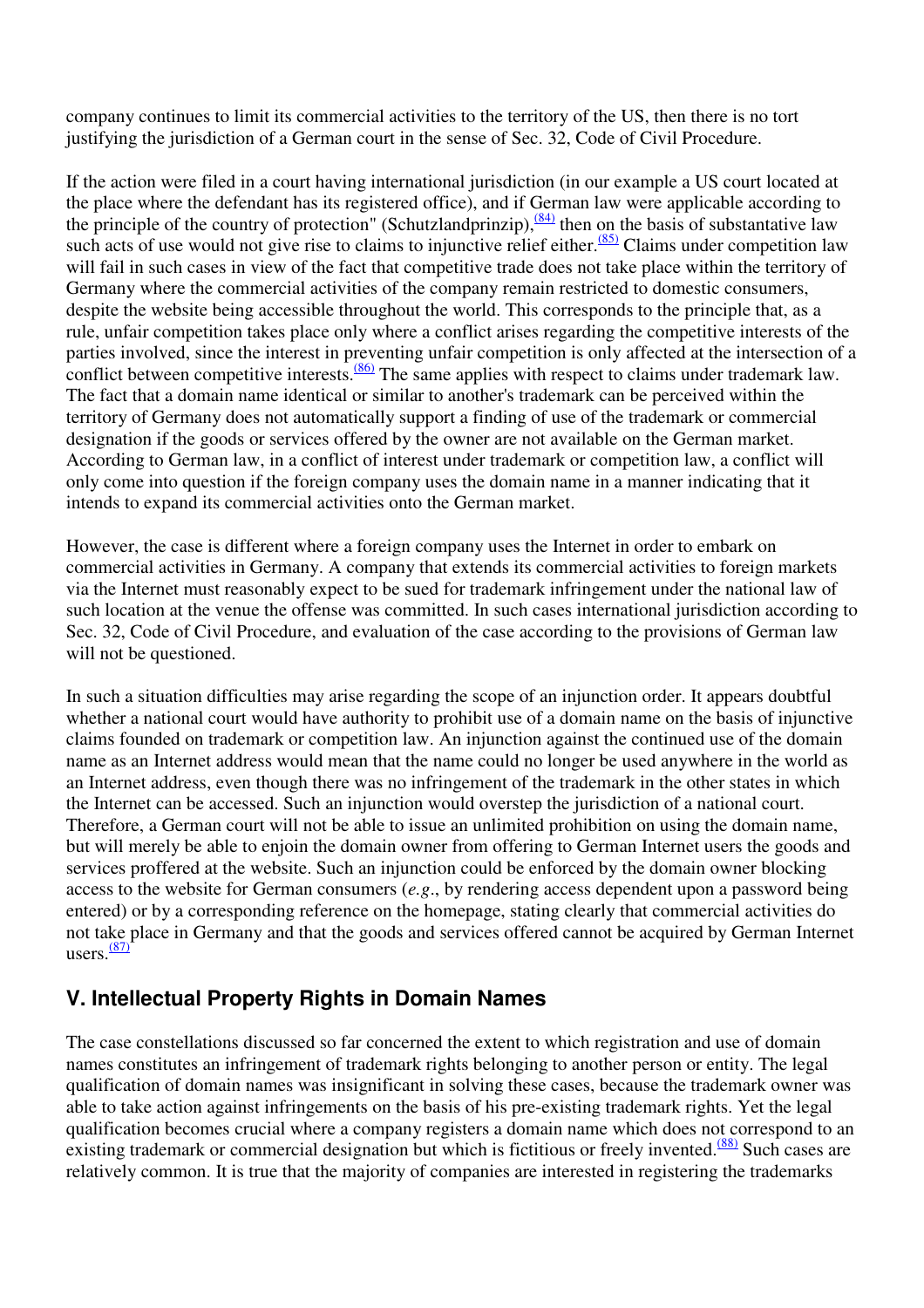they use outside the Internet sphere as domain names within the Internet. Yet a number of companies has decided not to become active in cyberspace under their company names but to register previously unused designations as their domain names. $\frac{(89)}{699}$ 

Conflicts arising between this type of domain name and other domain names, or with existing trademarks outside the Internet sphere, and where the relevant domain name has not been registered as a trademark,  $\frac{(90)}{2}$  can only be resolved if the domain names have been classified in the legal sense.  $\frac{(91)}{2}$  In solving this problem, orientation can be derived from the case law handed down on the protection of telephone call signs and telegram addresses. In assessing the question of the legal effect of a telegram address, German case law has not been unswerving. The Supreme Court of the German Reich held that a telegram address constituted a special designation in the sense of Sec. 16(1), Act Against Unfair Competition, and was therefore protected as of the date on which it was first used.<sup>( $\frac{92}{2}$ </sup> However, regarding protection against use as a name or firm, the German Federal Supreme Court proceeded from the assumption that such addresses fell under distinctive signs of a business enterprise in the sense of Sec. 16(3), Act Against Unfair Competition, and that their protection, therefore, depended on secondary meaning.<sup> $(93)$ </sup> In its reasoning the Federal Supreme Court stated that the fact a telegram address constituted a designation corresponding to the company's name was not sufficient in order to attract protection if the abbreviated telegramme address was not known in trade circles. To grant protection upon first-time use without the requirement of secondary meaning having been met would result in an intolerable burden on trade.<sup>(94)</sup>

The above principles also apply to domain names. The matter is clear where generic designations, professional designations or descriptive indications are used as domain names. Such designations are dependent on secondary meaning in order to acquire a distinctive character.

However, even where the domain names do possess a distinctive character, they will not automatically attract protection as special designations of a business establishment in the sense of Sec. 5(2), Trademark Act, as of the date on which they are used for the first time. Technically speaking, it is true that in addition to their function as addresses, domain names do serve to identify a company with respect to the type of name and firm involved. Yet this fact alone is not sufficient in order to grant trademark protection to domain names against any kind of use beyond the Internet sphere. Where a designation is used exclusively as a domain name to offer information on the Internet under the corresponding address, but not for use as a company designation in general business, it is unlikely that a trademark right establishing priority and having worldwide validity will be obtained.

The decision may be different where prevention of the use of an identical or similar domain name is sought. The Supreme Court left undecided the question whether a telegram address is protected against exclusive use as a telegram address, even without secondary meaning.<sup> $(95)$ </sup> For domain names, the answer may be affirmative if the name is likely to act as a reference to a certain company.

# **VI. Outlook**

The focus of this article was to pinpoint the burning issues in trademark and competition law in relation to the use of domain names. Despite the fact that numerous solutions could only be outlined in the current context, it is evident that the majority of cases occurring in practice can be resolved by applying existing laws. The most pressing issue to be resolved by amending the domain name system and not by legislative means is the fact that from a plurality of owners of identical trademarks only one is able to use a domain name that reflects his trademark. Due to the fact that until now commercial organizations only chose to register their domain names under the .com domain or under one of the existing country code domains, under the system currently in force numerous companies were unable to use their trademark or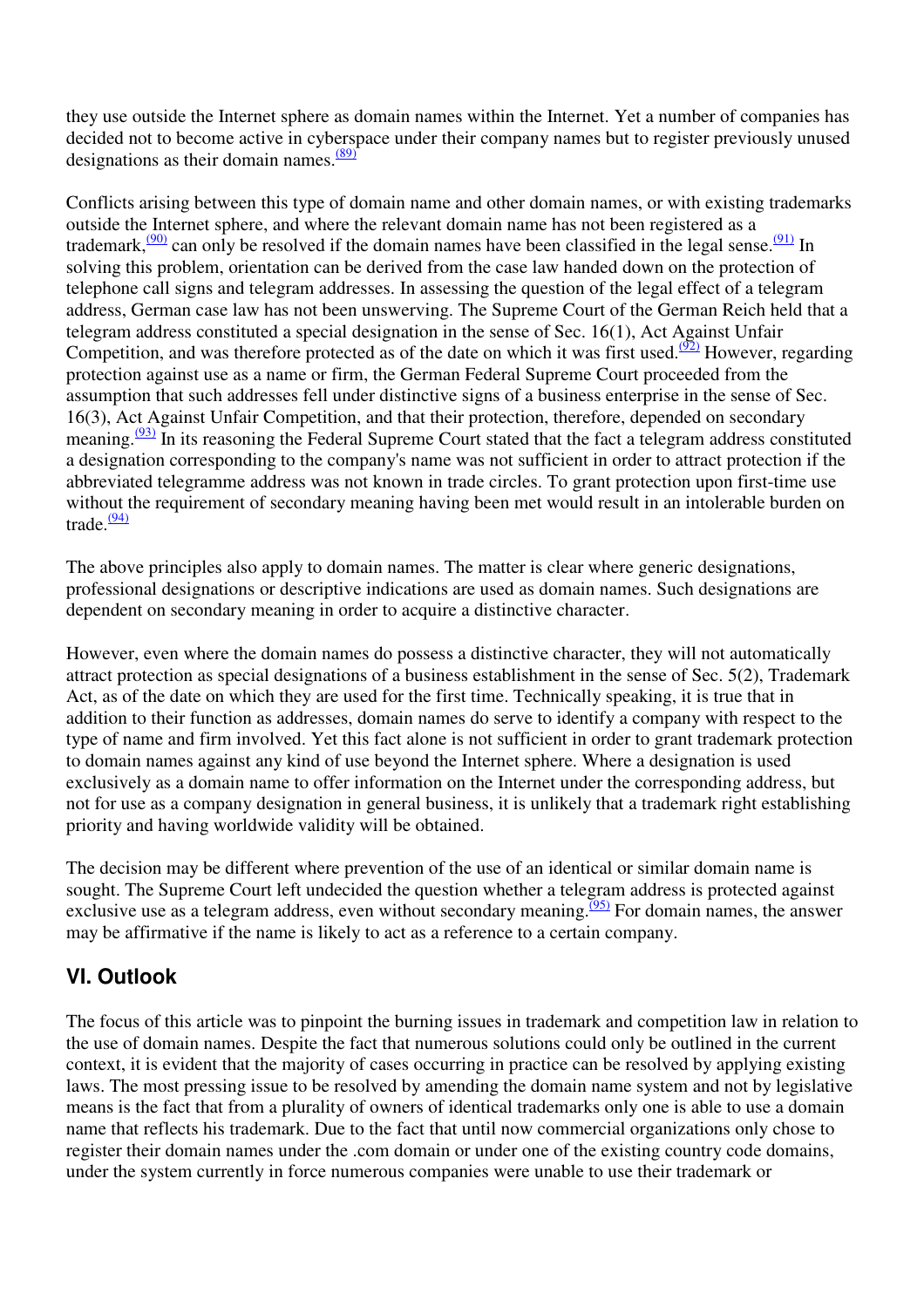commercial designation as a domain name, although the relevant domain owner was a firm active in a different branch and a risk of confusion was very unlikely. In view of this situation, the introduction of new TLDs announced in the final report of the IAHC must be welcomed.

What remains to be seen is whether the addition of more gTLDs, as some argue, will result in a significantly increased policing burden on trademark owners, and whether such a burden is offset by the existence of the on-line administrative domain name challenge panels or the other protection built into the application process.<sup>(96)</sup>

However, although the broadening of the domain name system by creating new international TLDs might be a viable solution for registrations on an international level, one cannot expect the amendments to ease the domain bottleneck at the national level as well.

According to previous experience with the system, a company active on a national or regional basis will continue to prefer the national address space to a registration within the new gTLDs. Therefore, it is necessary to sub-divide the national name-space within the .de TLD. A first step in this direction would be the establishment of different subdomains for companies and non-commercial associations. In a further step these could be supplemented by branch-specific and geographic subdomains.

Although the intended reforms might help in minimizing some of the trademark issues, it still cannot be assumed that in the near future most of the conflict situations between trademarks and domain names will fade into insignificance. If the commercialization of the Internet continues at the current pace, the "law of domain names" as a specific sector of trademark law will play a important role in future legal practice.

*\* This article was first published in 1997 GRUR Int. 402. The english version of the article was published inIIC Vol. 28 No. 4/199 .* 

*\*\* Dr. Torsten Bettinger, LL.M. (London School of Economics) is Attorney at Law (Rechtsanwalt) in the Law Firm Bettinger Schneider Schramm, Patent- und Rechtsanwälte, Postfach 86 02 67 München, Germany. He used to be a Research Fellow of the Max Planck Institute for Foreign and International Patent, Copyright and Competition Law in 1997.* 

*1. See US District Court, W.D. Washington, February 9, 1996, Hasbro Inc. v. Internet Entertainment Group, 40 U.S.P.Q. 2d 1479.*

*2. District Court of Munich, January 9, 1997 4 HKO 14792/96.*

*3. Munich District Court, 1996 CR 353, with comment by Hoeren, 1996 ZUM 705 with comment by Flechsig.*

*4. Assignment of domain names under the above-mentioned domains is carried out by national registration offices. In a number of countries the geographic TLDs have been sub-divided. In Australia, for example, educational institutions were registered under the TLD edu.au and commercial organizations under com.au; in France, the TLD .fr was also sub-divided. Owners of registered trademarks may register their marks under trm.fr, state institutions register their domain names under gouv.fr. Special sub-domains were reserved for certain sectors of commerce and professions (Members of*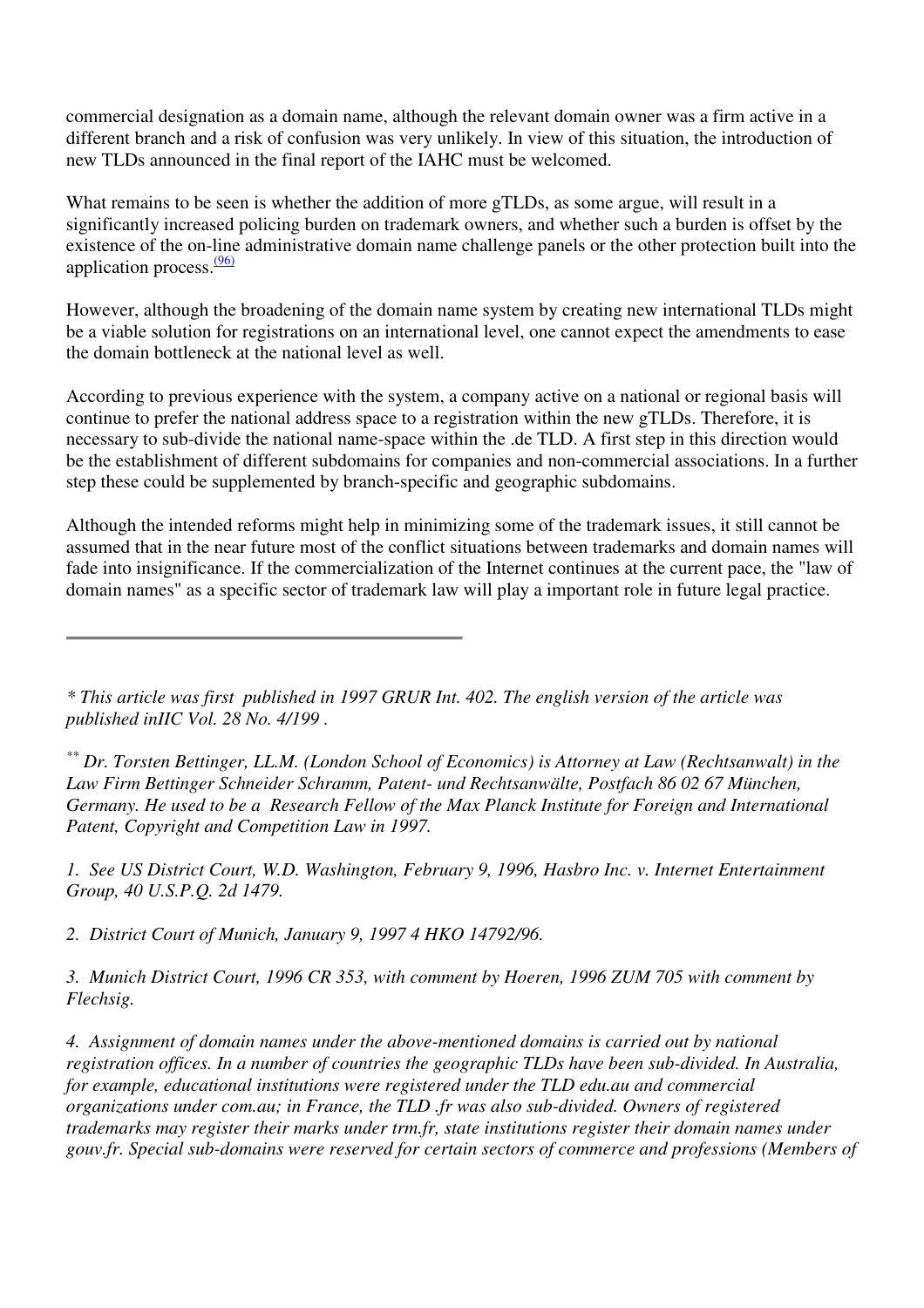*the Chambre de Commerce et d'Industrie obtain their registrations under cci.fr). The registration policy pursued by companies reveals differing strategies. Whereas*

*Siemens has registered different domain names for its homepage in various countries (e.g., Siemens Australia Ltd. = siemens.com.au, Siemens AG Germany = siemens.de and Siemens USA = siemens.com), Sony operates throughout the world under two domain names, namely sony.co.jp in Japan and sony.com in the US); cf. Sutherlin Dueker, 9 Harvard Law Journal of Law and Techn., No. 2, at 482, 495; for registry policies worldwide, see 1997 Managing Intellectual Property 37.*

*5. The report was available on the Internet at http://www.iahc.org.*

*6. In an effort to balance rights of domain name and trademark owners, IAHC also proposed a number of changes in the way domain names are registered, and included several dispute resolution mechanisms; on the new procedures for domain name disputes, see infra, B.III.3.*

*7. The abbreviation http://www (Hypertext Transfer Protocol) in front of the colon denotes the Internet protocol or software to be used and indicates to the computer that the data file is in hypertext format and hence a World Wide Web file.*

*8. The search engines create databases storing the entire data contained in the World Wide Web and making it available for queries. After the catchword or name sought has been entered the Internet user receives a hypertext list showing the URLs of all documents in which the catchword or name sought is contained somewhere. Due to the fact that a search taking the context into account is only possible to a certain extent, a search frequently yields redundant or useless addresses.*

*9. Cf. McDonald, "The Toll-Free Trade Mark," Managing Intellectual Property, Febrary 1996, 33.*

*10. ISOC is the most high-powered authority for the promotion of international Internet development. It has over 6,000 members throughout the world including 130 companies, a number of Internet access providers, universities, software producers and international organizations such as the World Bank and the IMF. German members include the Deutsche Telekom and the Deutsches Forschungsnetz; for further details, see http://www.isoc.org/.*

*11. The US Federal Networking Council is a body established by the US government; it has the task of assisting the further development and coordination of the Internet; see http://far.mit.edu/diig/surveys/fnc.htm.*

*12. See http://www.denic.de.*

*13. Additional information on the responsibilities and statutes of the Association are available at http://www.digi.de/.*

*14. In October 1994 over 14% of the 500 largest US companies (the so-called Fortune 500) were affected by domain-grabbing; see on US conflicts Brunel, "Billions Registered, But No Rules: The Scope of Trademark Protection for Internet Domains," 7 Journal of Proprietary Rights, No. 3, at 2 (1995); Brunel & Liang, "Trademark Troubles with Internet Domain Names and Commercial Online Service Screen Names: Roadrunning Right into the Frying Pan," 8 The Journal of Proprietary Rights, No. 9, at 455; Kelly & Kumor, "Trademarks: Intellectual Property Protection on the Information Super Highway," 1995 EIPR 481-487; Burk, "Trademarks Along the Infobahn: A First Look at the Emerging Law of Cybermarks," 1995 Richmond Journal of Law & Technology 1; Hamilton, "Trademarks on the Internet:*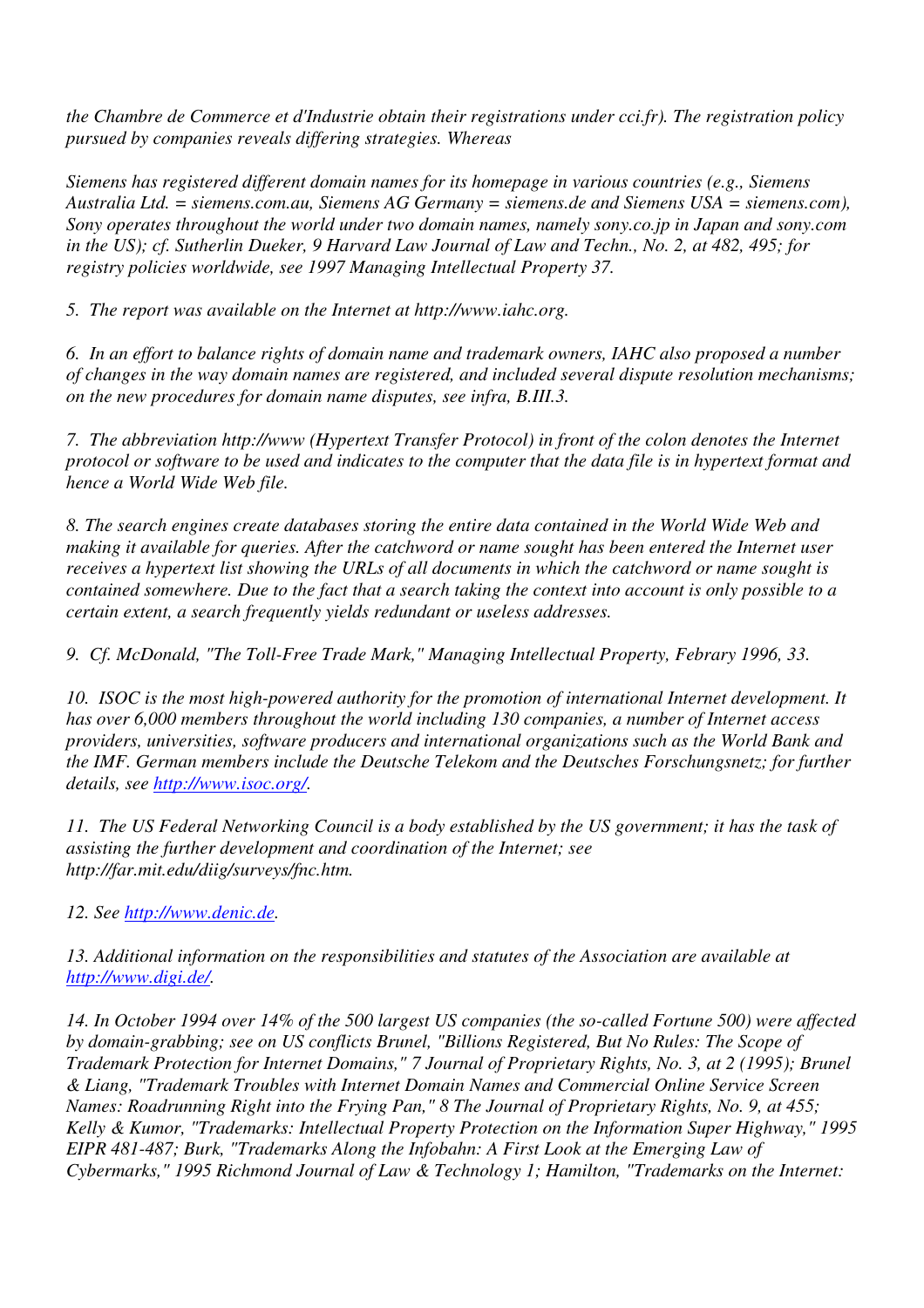*Confusion, Collusion or Dilution?", 4 Texas Intellectual Law Journal 1 (1995); Markovitz, "Ronald@McDonalds.com - 'Owning a bitchin' corporate trademark as an Internet Address - Infringement?," 17 Cardozo Law Review 85 (1995); Zaitlen & Victor, "The new Internet Domain Names Guidelines: Still Winner-Take-All," 13 The Computer Lawyer, No. 5, at 12 (1996); for publication in German, see Kur, "Kennzeichenkonflikte im Internet," Commemorative publication for Beier, at 265, 271, 1996; Vahrenwald (Ed.), "Recht in Online und Multimedia," Ch. 8.6., at 1; Poeck, "Internet-Kennzeichen und Domains," ,in: Schwarz (Ed.), "Recht im Internet," Ch. 4-2.1.*

*15. Reported in Kelly & Kumor, supra note 14, at 481 and in Kur, supra note 14, at 271.*

*16. Footnote omitted upon request by author - November 2, 1998.*

*17. Was available on the Internet at http://rs.internic.net/domain-info/internic-domain-6.html.*

*18. On the Guideline in the version dated November 23, 1995 see Zaitlen & Victor, supra note 14, at 12 et seq.; Morando & Nadan, "Can trademarks law regulate the race to claim Internet Domain Names?," 13 The Computer Lawyer, No. 2, at 10 (1996).*

*19. For a critical appraisal of the Domain Dispute Policy, see Barry, "Is the InterNIC's Dispute Policy Unconstitutional?," http://www.mids.org/legal/; and Davidson & Englisch, "Trademark Misuse in Domain Name Disputes," 13 The Computer Lawyer, No. 8, at 18 (1996); Brunel & Liang, supra note 14.*

*20. If the registrant is able to present evidence of his ownership of a trademark or is able to prove to NSI that the domain name was used by the registrant prior to registration or use of the relevant trademark, within a period of 30 days, the registrant is permitted to continue using the contested domain name until a decision to the contrary by a US court or court of arbitration has been received by NSI (Sec. 6b). Yet the trademark registration must have taken place before the domain owner was informed by the trademark owner of the impending conflict situation (Sec. 6c). The case is different where the complainant seeks to rely on other rights than a registered mark. In this case the non registered trademark owner must tolerate the use of his marks or commercial designation by a third party until he has obtained a court judgment prohibiting such use. The same principle applies if the domain name and conflicting trademark or commercial designation are similar to one another.*

*21. At present DENIC charges a DM180 registration fee and a DM100 maintenance fee.*

*22. For example, lawyers have registered urheberrecht.de (=copyright.de), markenrecht.de (=trademarklaw.de) and anwalt.de (=attorney.de); a beer brewery has registered bier.de; a travel agency, reise.de; so far most job titles and names of industries or trades have been registered as domain names by individual entities.*

*23. Available on the Internet at http://www.intra.de/InkassoInfo.htm.*

*24. See reference in 10 World Intellectual Property Report, No. 12, at 404 (1995).*

*25. On the responsibilities of ISOC and IANA see supra section B.III; the IAB is the Internet Architecture Board, an ISOC gremium with responsibility for technical standards in the Internet.*

*26. See supra part B.I.*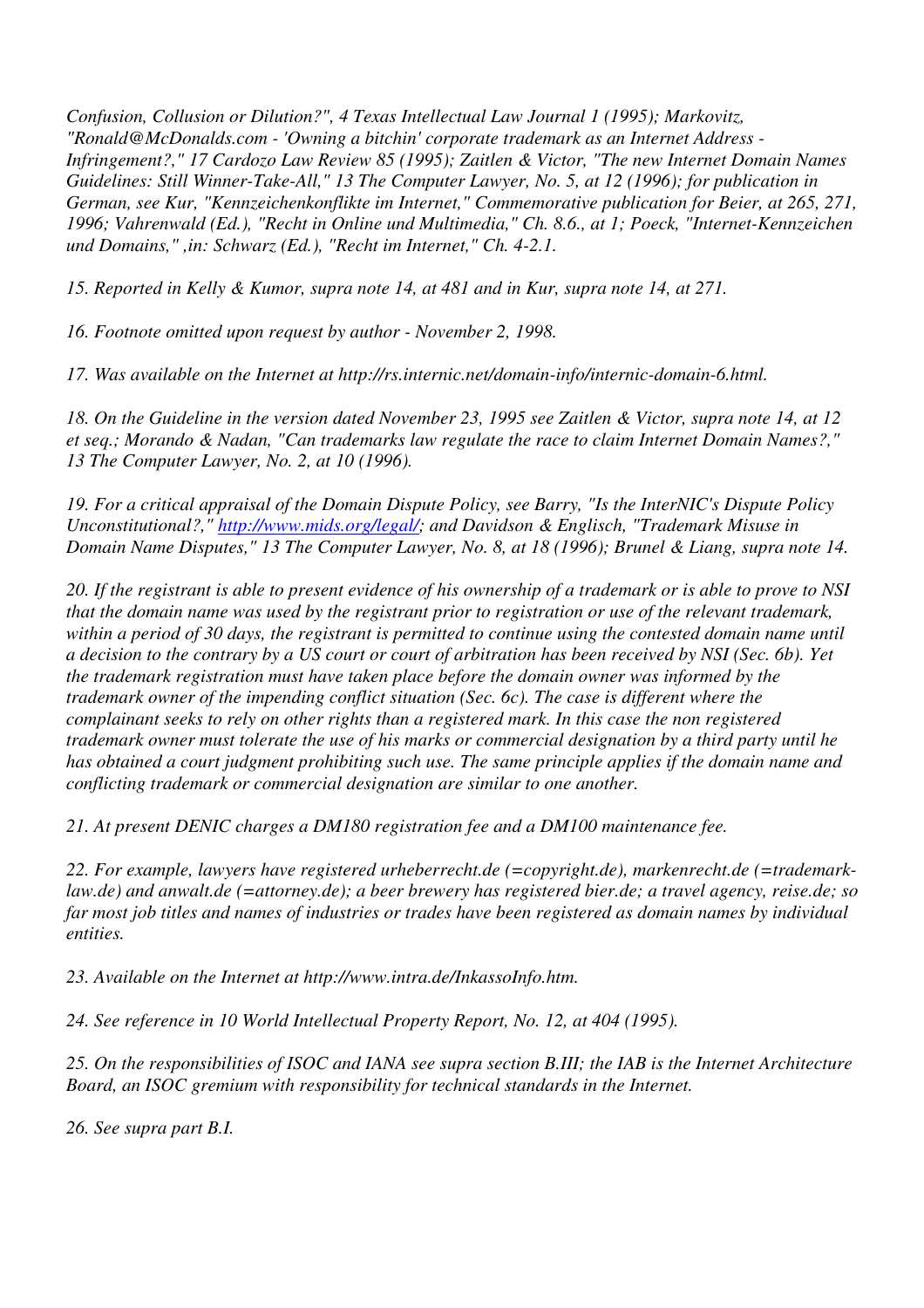*27. Details for this new arrangement have not yet been worked into a formal proposal; for the qualification criteria, see Chapter 4.2.1 of the IAHC proposal.*

*28. The gTLD-MoU was signed in a ceremony in Geneva on May 1, 1997, and deposited with the Secretary-General of the International Telecommunication Union (ITU). To date more than 80 organizations have signed the MoU. The process is guided by the International Bureau of WIPO. A WIPO consultative meeting on trademarks and Internet domain nameswas held from May 26-30, 1997. A working dokument TND/MC/I3 with detailed information on the resolution procedure of intellectual property disputes within the context of the Memorandum of Understanding is available at http://wipo.org.*

*29. The PAB is made up of signatories to the gTLD-MoU and includes relevant governmental organizations, non-governmental organizations, industries, and Internet operation organizations.*

*30. The POC ensures that gTLDs are administered and operated in a public and open manner which balances the commercial interests of the registrars with the public policy interests of the Internet domain name-space.*

*31. CORE will be established as a non-profit association, subject to Swiss law. In particular it provides for an Executive Committee to be elected by the CORE membership.*

*32. To inform the trademark owners about applications for domain names, all SLD applications will be submitted for publication on a publicly accessible site, and be subject to a voluntary 60-day preassignment waiting period with permanent identification of those applicants who chose to utilize the 60 day period.*

*33. The criteria under which the ACP will decide whether an alphanumeric string is deemed to be internationally known have been further specified by the Interim Policy Oversight Commitee (the successor of the IAHC) in the "Substantive guidelines concerning administrative domain name challenge panels." The guidelines are available on the Internet at http://www.iahc.org.*

*34. ACPs would consist of 1-3 experts who are conversant in the fields of intellectual property and Internet domain names. Challenges will be heard on-line whenever possible. Challenges that are initiated within 60 days of the registration of the domain name in question would be on a "fast track," and would be concluded within 30 days of the initiation of the challenge.*

*35. Preclusion in this context means that the trademark owner is prevented from reserving the domain name that is constructed by adding .de or .com to the company name. However, it should be made clear that it remains possible to register as a domain name the trademark with another TLD or by using the trademark in connection with further indications.*

*36. U.S. District Court, C.S. California, April 26, 1996, Comp Examiner Agency v. Juris, Inc., Civil Docket No. 96-0213-WMB, 1996 WL 376600; see also reference in 13 The Computer Lawyer, No. 5, at 28 (1996).*

*37. The court issued a preliminary injunction against use of a domain name by Comp Examiner Agency. However, Comp Examiner was permitted to leave its new Internet address at the URL http://juris.com for a 90-day transitional period; see also reference to the Kaplan Education Center v. Princeto case in Kur, supra note 14, at 270; Burk, supra note 14, at 18-19; as well as Kelly & Kumor, supra note 14, at 482.*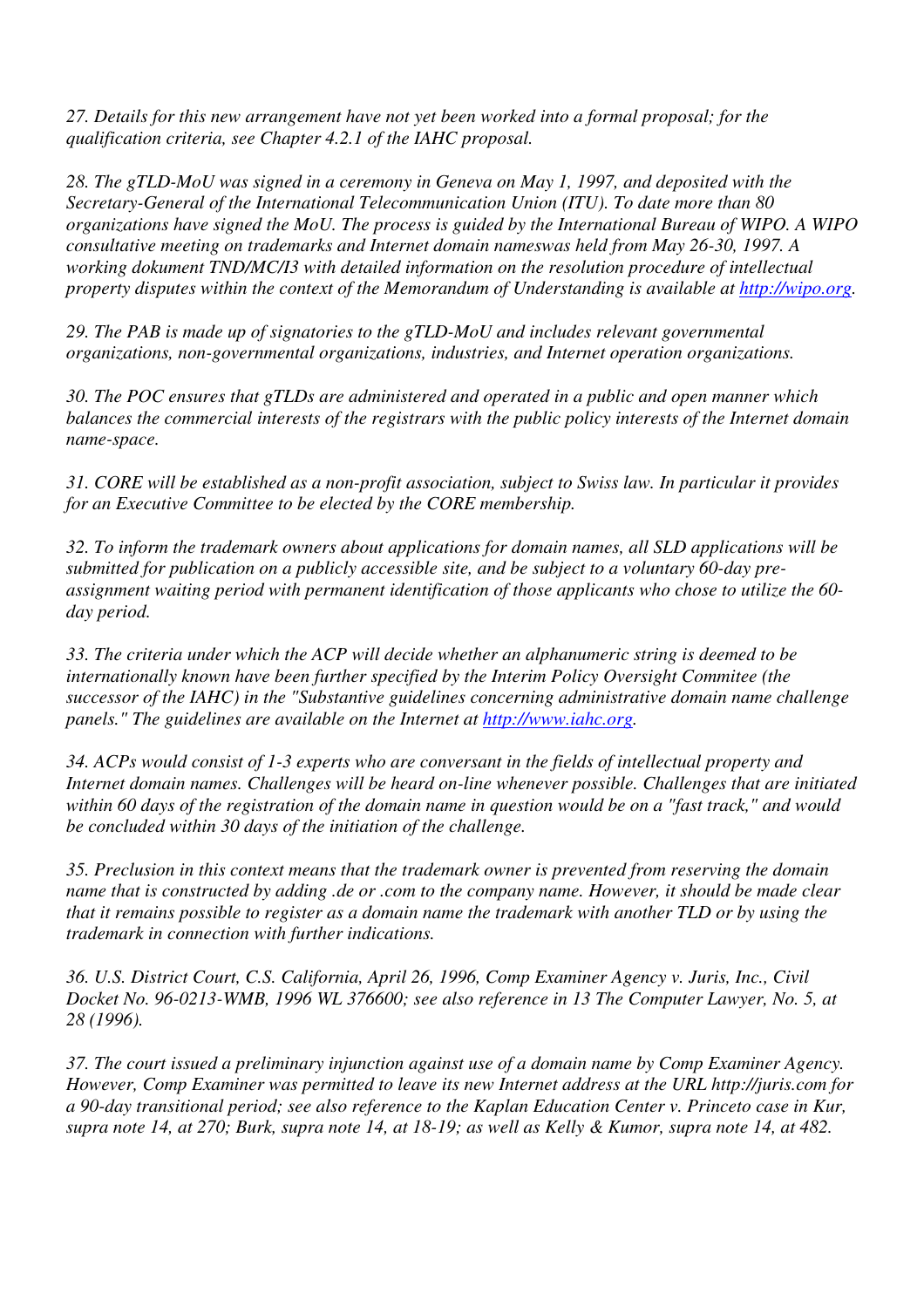*38. In the case where registration of a number of domain names is undertaken with commercial intentions from the outset (domain grabbing), one may argue that the purely private sphere has been left and one may hence assume commercial dealings in the trade; see infra part B.I.4.*

*39. Sack, "Sonderschutz bekannter Marken," 1995 GRUR 81, 93 et seq.; Keller, "Die zeichenmäßige Benutzung im Markenrecht," 1996 GRUR 607.*

*40. For details Fezer, "Rechtsverletzende Benutzung einer Marke als Handeln im geschäftlichen Verkehr, 1996 GRUR 566; Stark, "Markenmäßiger Gebrauch - Besondere Voraussetzung für die Annahmen einer Markenverletzung," 1996 GRUR 688.*

*41. The domain name not only designates a certain computer, but also the legal person behind it who appears on the Internet under that name; see Kur, "Namens- und Kennzeichenschutz im Cyberspace," 1996 CR 590, 591.*

*42. Federal Supreme Court, 1986 GRUR 475 - Fernschreibkennung; on the issue of use as a trademark see also Hamburg Court of Appeal, 1983 GRUR 191.*

*43. This argument was recently confirmed by a decision of the District Court of Düsseldorf on April 4, 1997 (34 O 191/96). The court had to decide a conflict between the famous computer hardware manufacturer, Epson Deutschland GmbH, and the cybersquatter, Paul Engelke, who had reserved more than 100 trademarks of well-known companies. The court rejected the argument that domain names were only used as adresses and not in a trademark sense and came to the conclusion that even though the defendant had not used the domain name, epson.de, the mere reservation of the domain name was to be regarded as infringement of the plaintiff's trademark and could be prohibited through preventive prohibitary action. On use of domain names in the trademark sense, see Kur, supra note 40, at 591; see also supra, at C.I.4.*

*44. In the US there have been cases in which the manufactuer's http address was affixed to underwear garments or T-shirts. Barger, "Cybermarks: A proposed hierarchical modeling system of registration and Internet architecture for domain names," 29 John Marshall Law Review 623 (1996).*

*45. On the issue of use as a trademark in respect of emphasis on the digits "4711" as a catchword on the basis of widespread notoriety, see Federal Supreme Court, 1990 GRUR 711, 713.*

*46. The District Court of Düsseldorf (34 191/96, April 4, 1997), deciding whether the use of the domain name, epson.de, by a private person would cause risk of confusion, went even further. The court pointed out that to establish confusion it was irrelevant what kind of products or services were offered on the website, but that the products or services to be compared were the websites as such; for criticism of this argument, see supra C IV.*

*47. As held in Actmedia Inc. v. Active Media International, 1996 WL 466527 (N.D.Ill.), where a preliminary injunction dated July 17, 1996 enjoined the company Active Media International from using the domain name, actmedia.com which was identical to the trademark ActMedia of the ActMedia company active in the same branch of trade. The court held that the use of the domain name actmedia.com was likely to cause Internet users to believe that a commercial connection existed between the two companies.*

*48. Referring to cases in which two companies having commercial designations likely to be confused, that are not formed from personal names, have tolerated their mutual co-existence for a certain period of time*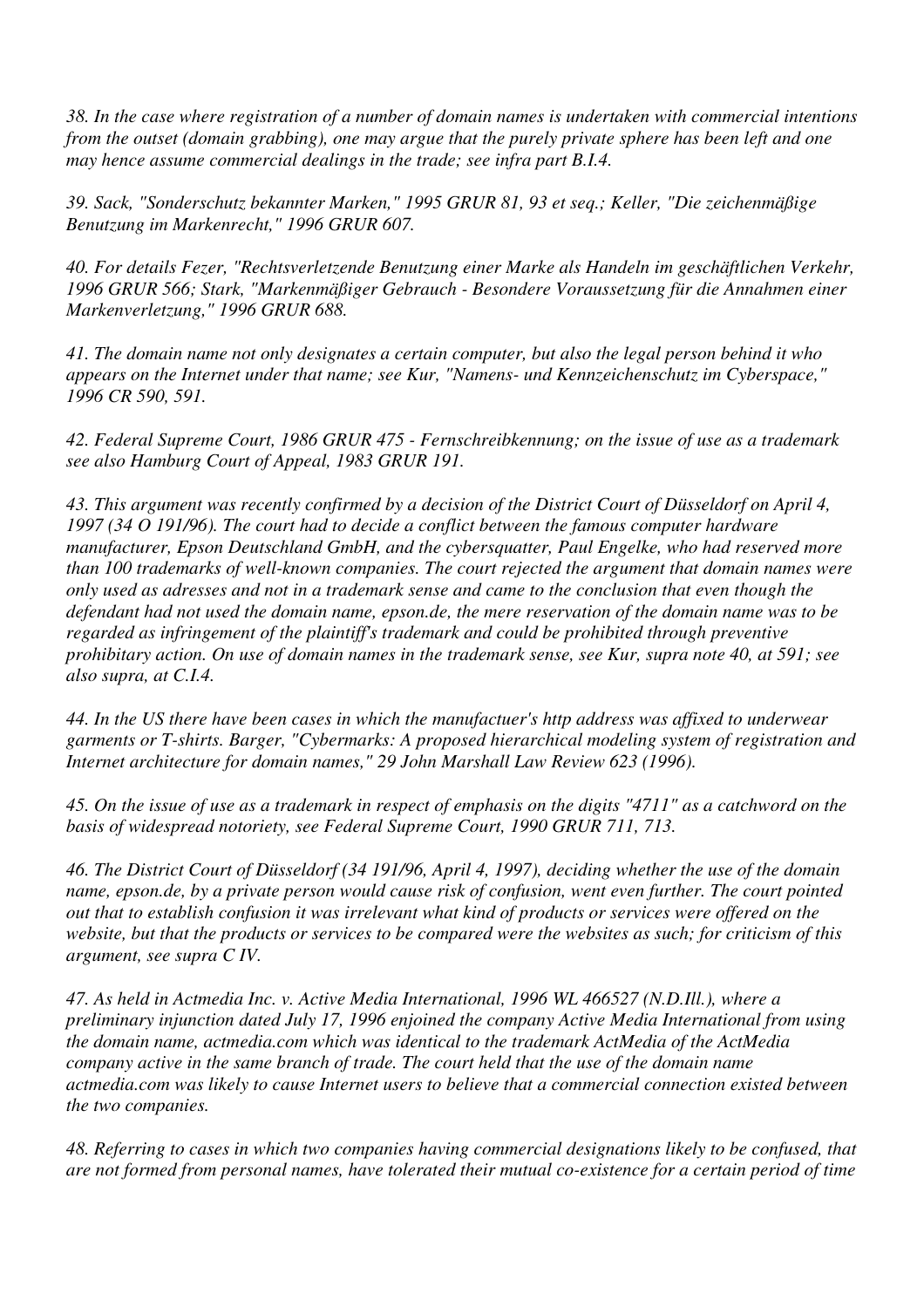*and which have therefore attained competitive possession in good faith; see Teplitzky in "Großkommentar UWG," point 413, Sec. 16; Baumbach & Hefemehl, point 84, Sec. 16, Act Against Unfair Competition.*

*49. Reservations regarding the application of Sec. 23(1), Trademark Act, are voiced by Poeck, "Internet-Kennzeichen und Domains," in Schwarz (ed.), "Recht im Internet," Chap. 4-2.2, at 17.*

*50. U.S. District Court for the Eastern District of Virginia (Civil Docket No. 96-413-A), cited in Oppedahl, "Analysis and Suggestions Regarding Domain Name Dispute Policy,".*

*51. Roadrunner Computer's efforts to obtain trademark registration in Tunisia in a summary procedure (the trademark registration only takes two days there) were based on Sec. 6(2) in conjunction with Sec. 5 of the Dispute Policy Guidelines dated November 23, 1995. According to these provisions, the domain owner was entitled to continue using the domain name if he was able to present to NSI proof of a trademark registration, within a period of 30 days (Sec. 6c). According to the revised version dated September 9, 1996, this option only exists if the trademark registration took place before the domain owner was informed by NSI or a third party of the opposition to the domain name filed at NSI. In Roadrunner's suit against Network Solutions, the trademark registration effected summarily in Tunisia was not successful owing to the fact that the relevant term of 30 days for a defense of trademark registration had already expired, Roadrunner Computer Systems, Inc. V. Network Solutions, Inc., 96- CIV-413-A (E.D.Va., filed March 26, 1996).*

*52. A similar case is pending before the Federal District Court of California between the electronics company Fry's Electronics and the automatic vending machine firm Frenchy Frys. Fry's Electronics discovered that the domain name it wished to use, frys.com, was already being used by Frenchy Frys. The electronics company was not able to obtain an identical registration under the same TLD and subsequently filed a suit against Frenchy Frys requesting an injunction, U.S. District Court of California, Fry's Electronics, Inc. v. Octave Systems, Civil Docket No. C95-2525, cited in Barger, supra note 43, at 633. Brunel & Liang, see supra note 14.*

*53. On special protection of well-known trademarks or commercial designations, see infra, I.3.*

*54. Federal Supreme Court, 1985 GRUR 247 - Dimple, 17 IIC 271 (1986).*

*55. One example is the dispute between the computer manufacturer Philip Giacalone and the stuffed toys manufacturer Ty, Inc. Giacalone had registered the domain name ty.com for his website with the designation "Tech Yard," and offered his services directly on the Internet. After Ty, Inc. gave notice of its registered mark "ty" to NSI, the domain name was placed on "hold" by NSI. Giacalone filed suit against Ty, Inc. and NSI; in preliminary proceedings, NSI was ordered to re-instate the domain name for Giacalone, U.S. District Court N.D. California, May 30, 1996, Giacalone v. Network Solutions, Inc. et al, Civil Docket No. 96-20434. Another example is cited by Sutherlin Dueker, "Trademark Law Lost in Cyberspace: Trademark Protection for Internet Addresses," 9 Harvard Journal of Law and Technology, No. 2, at 484, 494 (1996). In this case the Atlantic Richfield Company had always used its entire company name in commercial transactions. When the company set up a website in the Internet under the domain name arco.com it was sued by Arco Publishing, a firm active in a different branch of trade. Atlantic Richfield contested that registration of the entire company name would not have been possible due to the limitation of domain names to 24 letters.*

*56. See Sack, "Sonderschutz bekannter Marken," 1995 GRUR 81; and Piper, "Der Schutz bekannter Marken," 1996 GRUR 429.*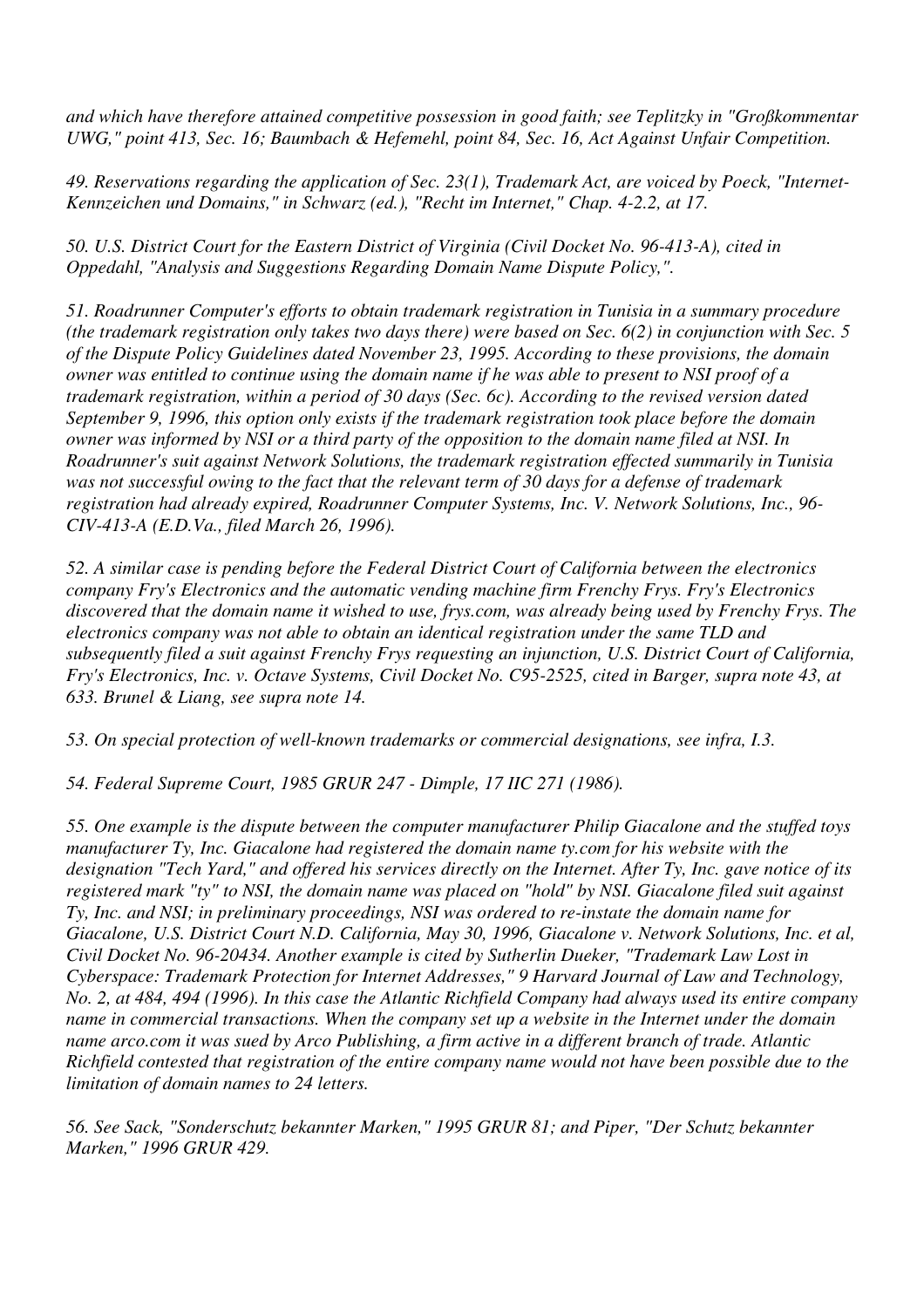*57. Due to the fact the provisions are anchored in European law, it only is possible to a certain extent to apply national legal concepts and principles. However, according to general opinion this does not mean that they cannot be consulted as a source of information; see Piper, supra note 55, at 430; Sack, supra note 55, at 81; see also Federal Supreme Court,27 IIC 878 (1996) - Oxygenol II.*

*58. Federal Supreme Court, 19 IIC 695 (1988) - Camel Tours.*

*59. Piper, supra note 55, at 429; Krings, "Haben §§ 14 Nr. 3 und 15 Abs. 3 MarkenG den Schutz der berühmten Marke sowie des berühmten Unternehmenskennzeichens aus §§ 12, 823 Abs. 1, 1004 BGB ersetzt?," 1996 GRUR 624.*

*60. In its decision dated October 3, 1996, the U.S. District Court for the Northern District of Illinois in contrast assumed a violation of Sec. 43(c) of the new Anti-Dilution Act, simply because the owner of a well-known mark was prevented from using his trademark on the Internet by registration of an identical domain name. Additional, a risk of dilution was seen to exist in the fact that the domain name appeared on a multitude of printed Web pages, Intermatic v. Toeppen, 41 USPQ 2d 1123.*

*61. See Federal Supreme Court, 1990 GRUR 711 - Telefonnummer 4711; Sack, supra note 55, at 96; and Piper, supra note 55, at 434, with further references.*

*62. There is still scope for subsidiary application of Sec. 1, Act Against Unfair Competition, and Sec. 823, German Civil Code, even after introduction of special trademark protection under Secs. 14(2)(3) and 15(3), Trademark Act; see Krings, supra note 58, at 624 et seq.*

*63. Without giving detailed reasoning, the court held that use of the candyland.com domain name was capable of diluting the value of the "Candyland" trademark, and issued an injunction enjoining Internet Entertainment from using candyland.com as its domain name. The court allowed Internet Entertainment to refer to its new Internet address under the URL <http://candyland.com> for a transitional 90-day period, but did not permit creation of a hyperlink to the reference address, Hasbro Inc. v. Internet Entertainment Group Ltd., U.S. District Court, W.D. Wash., February 9, 1996, 40 USPQ 2d 1479.*

*64. See the examples in case law concerning the use of the "Mars" trademark, Federal Supreme Court, 1994 GRUR 808 - Markenverunglimpfung I) or of the "Nivea" cosmetics trademark for condoms, Federal Supreme Court, 1995 GRUR 57 - Markenverunglimpfung II.*

*65. It is conceivable that the trademark owner would register his mark under a different TLD, e.g., ibm.de or ibm.fr. However, this does not constitute a viable alternative since the aim of permitting potential Internet customers to derive their Internet address from their own company trademarks, and hence simplify location of the company's website, would not be achieved.*

*66. See District Court of Frankfurt, January 7, 1997 (2-06 O 711/96), granting a preliminary injunction against a domain-grabber using the citroen.de domain name; for further cases in which trademark owners were granted preliminary injunctions against "cybersquatters," see District Court of Munich, January 15, 1997 (1HKO 3146/96), for the domain name juris.de; District Court of Cologne, April 23, 1997 (315 O 282/97), for the domain name sharp.de; District Court of Frankfurt, April 2, 1997 (2-06 O 193/97), for the domain name reuters.de; District Court of Frankfurt, April 4, 1997 (2/06 O 194/97), for the domain name honda.de. In the US, the District Court of Illinois in Intermatic Inc. v. Toeppen, 947 F.Supp, 1227, 40 U.S.P.Q. 2d 1412 (N.D. Ill. 1966)) found that cyber-squatter Toeppen's conduct violated of the Illinois anti-dilution law; in the case Panavision International, L.P. v. Toeppen, 945*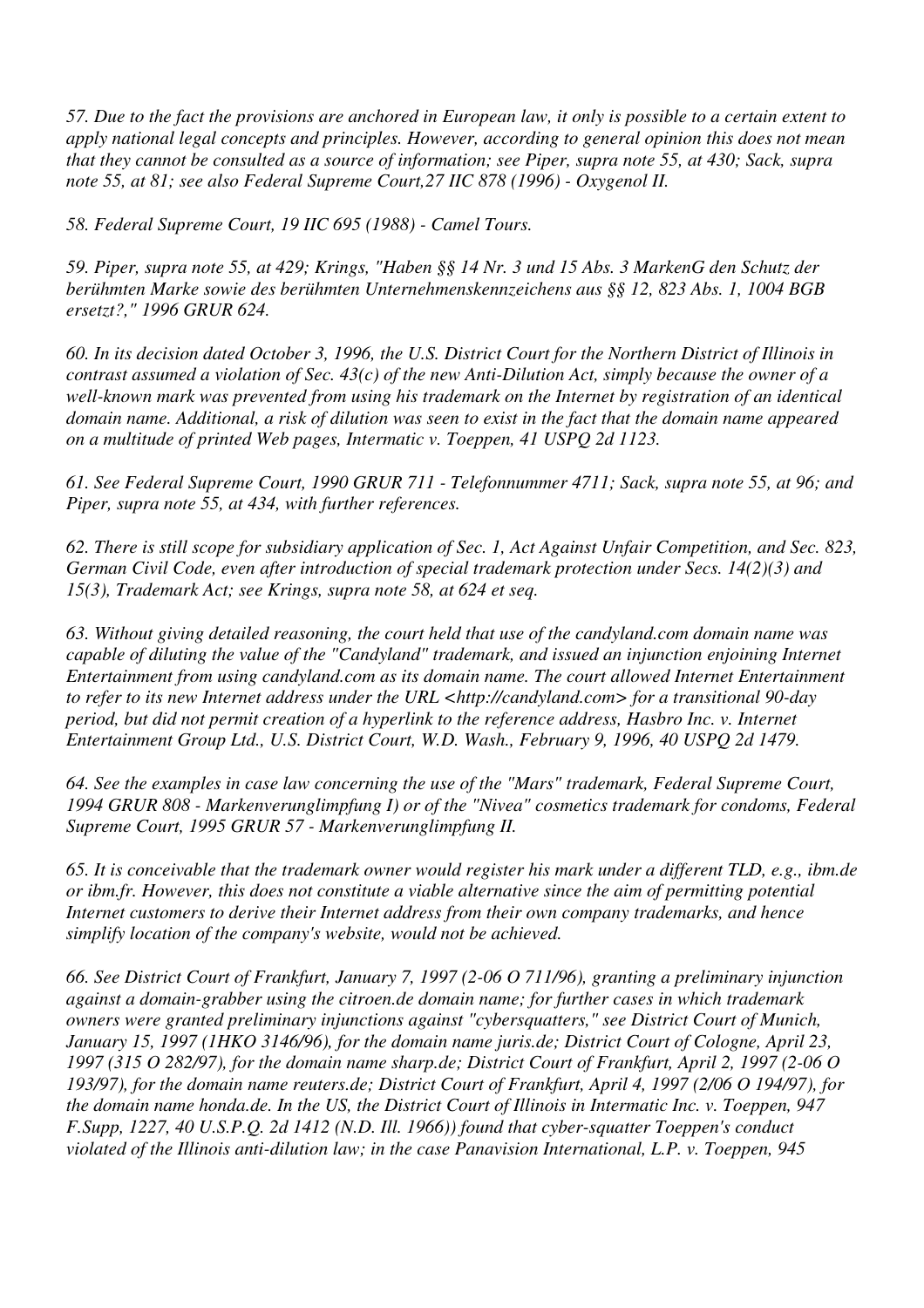*F.Supp. 1296, 1300 (C.D. Cal. 1996), the court found that "Panavision" was "famous" and ordered that the panavision.co domain name be given over to the trademark owner.*

*67. See Brunel & Liang , "Trademark Troubles with Internet Domain Names and Commercial Online Service Screen Names: Roadrunning into the Frying Pan," 8 The Journal of Proprietary Rights, No.9, at 5.*

*68. In numerous cases, the domain owner acts unlawfully just by registering a large number of domain names and by offering to sell these names to the owners of the corresponding trademarks. Graefe refers to this practice, 1996 MA No. 3; Kur, supra note 14, at 273.*

*69. The dispute between Apple Computers v. Mark Newton is such a case. Newton had registered newton.com in 1994 as a domain name. Apple Computers owns the registered trademark "Newton" and filed an action for an injunction. NSI placed the domain name on "hold" untill the dispute is decided in court.*

*70. It would be easy to avoid such collisions if different TLDs were introduced for private persons and companies; on proposals for the amendment of the domain name system, see infra part V.*

*71. There have been some cases in the US. For example, the computer company, Zero Micro Software, based in Texas registered the domain name micros0ft.com (microsoft with a zero instead of the second "o"). The domain name has been place on "hold" by NSI until a final court decision has been handed down.*

*72. On this issue, see Kur, supra note 40, at 593.*

*73. Id.*

*74. The same argument is employed by the German Federal Supreme Court with respect to the limited creative possibilities regarding telephone call signs, 1986 GRUR 475.*

*75. Mannheim District Court, 1996 CR 353 with comment by Hoeren, 1996 ZUM 705 with comment by Flechsig; see Kur, supra note 40, at 593.*

*76. The same reasoning was followed by the District Court of Lüneburg (3 O 336/96 - Celle, January 29, 1997), which held that the city of Celle had the right to prevent a group of Internet providers from offering the domain name to commercial entities for creating websites at http://www.celle.de; the opposite opinion was put forward by the District Court of Cologne (December 17, 1996, 3 O 477/96 kerpen; 3 O 478/96 - Hürth; 3 O 507/96 - Pullheim), which decided that the names of the cities of Kerpen, Pulheim and Hürth were not infringed by an Internet provider who used kerpen.de, hürth.de und pulheim.de as domain names on the Internet.*

*77. The mention of a name was assumed in the Caterina Valente case in which the singer's name was mentioned in an advertisement for products to clean and affix false teeth, Federal Supreme Court, 1959 GRUR 430; see also Federal Supreme Court, 1964 GRUR 38 - Dortmund grüßt mit Hansa-Bier; Federal Supreme Court, 1981 GRUR 846 - Rennsportgemeinschaft; Federal Supreme Court, 1984 GRUR 684 - Mordoro; Federal Supreme Court 1993 GRUR 151 - Universitätsemblem; Karlsruhe Court of Appeals, 17 IIC 804 (1986) - University Seal; for a detailed discussion of the entire issue see Knaak, "Der Schutz von Name, Firma und Geschäftsbezeichnung," in "Festschrift zum hundertjährigen Bestehen der Deutschen Vereinigung für gewerblichen Rechtsschutz und Urheberrechtund ihrer Zeitschrift" 971, 977*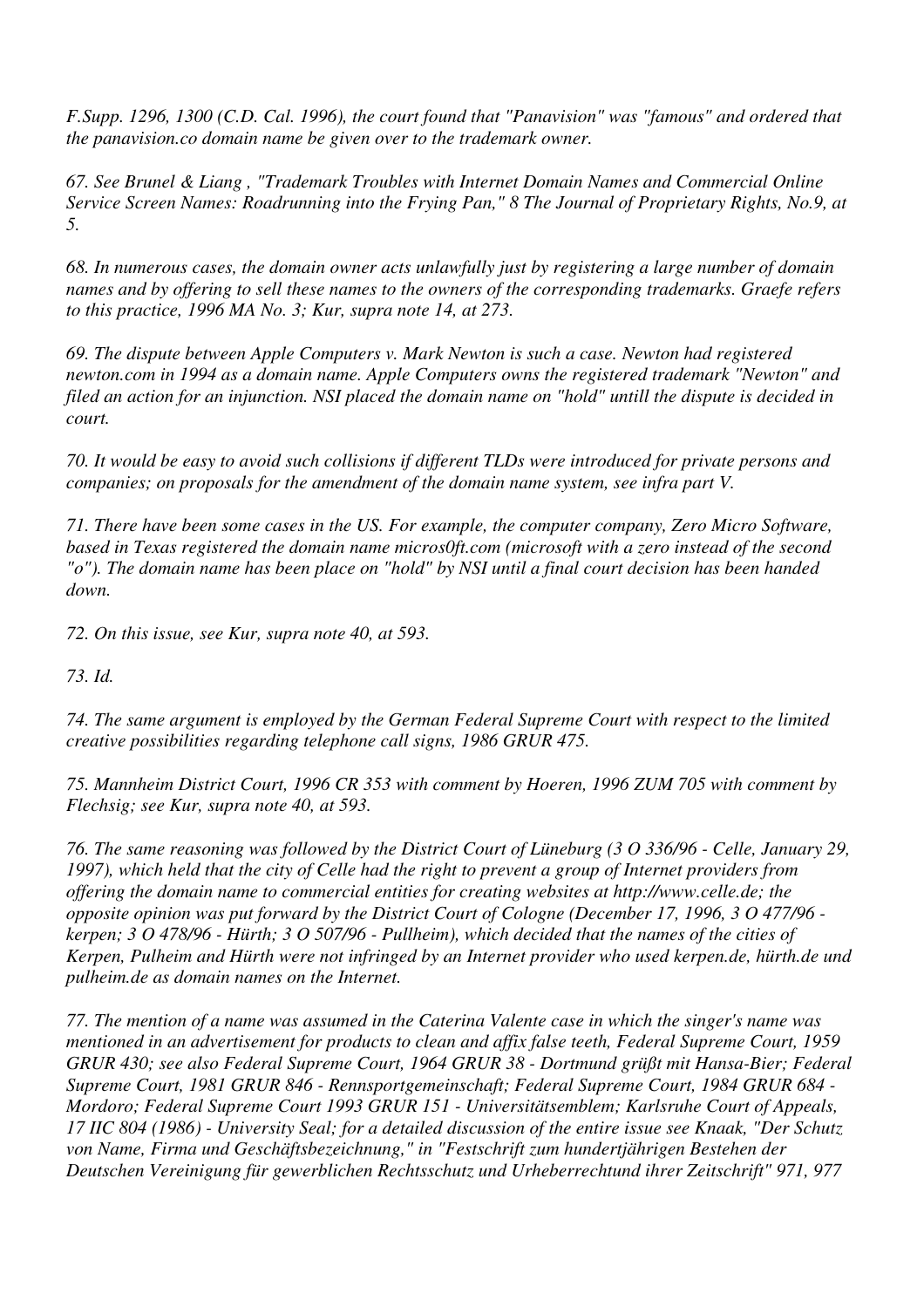*(Vol. II); for a critical view see Sack, "Die eigenmächtige Werbung mit fremden Namen als Delikt," 1984 WRP 521, 531; Krüger, "Personenschutz und Werbung," 1980 GRUR 628, 633.*

*78. Federal Supreme Court, 1959 GRUR 430 - Caterina Valente; Federal Supreme Court, 1960 GRUR 285 - Promonta; Federal Supreme Court, 1993 GRUR 151, 153 - Universitätsemblem; see also Knaak, supra note 76, at 979, 980.*

*79. In the contracting states of the European Convention on Jurisdiction and Enforcement of Judgements in Civil and Commercial Matters the local jurisdiction of the tort is broadened by international jurisdiction pursuant to Art. 5(3) of the Convention.*

*80. At the same time, trademark infringement is a tort in the sense of Sec. 32, Code of Civil Procedure. This provision is not restricted to torts pursuant to Secs. 823 et seq.,German Civil Code.*

*81. See Federal Supreme Court, 1971 GRUR 153, 154; Federal Supreme Court; 1977 WRP 487, 488; Baumbach & Hefermehl, "Wettbewerbsrecht," introduction to the Act Against Unfair Competition, point 193.*

*82. On international jurisdiction regarding distribution of journals, Federal Supreme Court, 1971 GRUR 153 - Tampax; on local jurisdiction regarding infringement of personality rights by press products, see Federal Supreme Court, 1977 WRP 487.*

*83. Similar arguments were employed by the District Court of New York when refusing jurisdiction in a case concerning not the registration of domain names, but the use of a company designation on a website in the Internet. Richard King, manager of a jazz club called "Blue Note" in Columbia, Missouri, set up a website on the Internet with the designation "The Blue Note." Bensusan Restaurant Corp., which operates a jazz club with the same name in New York and other cities, sued King for trademark infringement before the New York District Court, on the basis of its own mark. The court refused jurisdiction ("personal jurisdiction"), holding that the defendant had not committed a tort in New York. The court referred to the fact that Internet users were able to obtain information on the jazz club from the website, but that they had no possibility of obtaining entrance tickets to such club directly via the Internet. The mere fact that Internet users were able to obtain information on the jazz club in New York was not equated with advertising or sale of the services offered in New York. Even if one assumed that Internet users were deceived as to relations between the jazz club in Missouri and the New York club, the infringement would not have taken place in New York but in Missouri; U.S. District Court New York, September 9, 1996, 40 USPQ 2d 1519.*

*84. On questions of conflict of laws regarding multi-state advertising, see Schricker, "Großkommentar UWG," introductions, F 191 and F 204.*

*85. The material circumstances establishing international and local jurisdiction of German courts and the application of German law as well as a claim to injunctive relief are the same in this respect; see Federal Supreme Court, 1971 GRUR 153 - Tampax, Federal Supreme Court, 1955 GRUR 150 - Farina.*

*86. Federal Supreme Court, 1971 GRUR 153, 154 - Tampax; Federal Supreme Court, 1962 GRUR Int. 243.*

*87. On this issue which is typical for the Internet, see Playboy Enterprises, concerning the on-line magazine "Playmen" published in Italy on the Internet. At an earlier point in time the US publisher of the "Playboy" magazine had obtained an injunction against distribution of the printed "Playmen" magazine,*